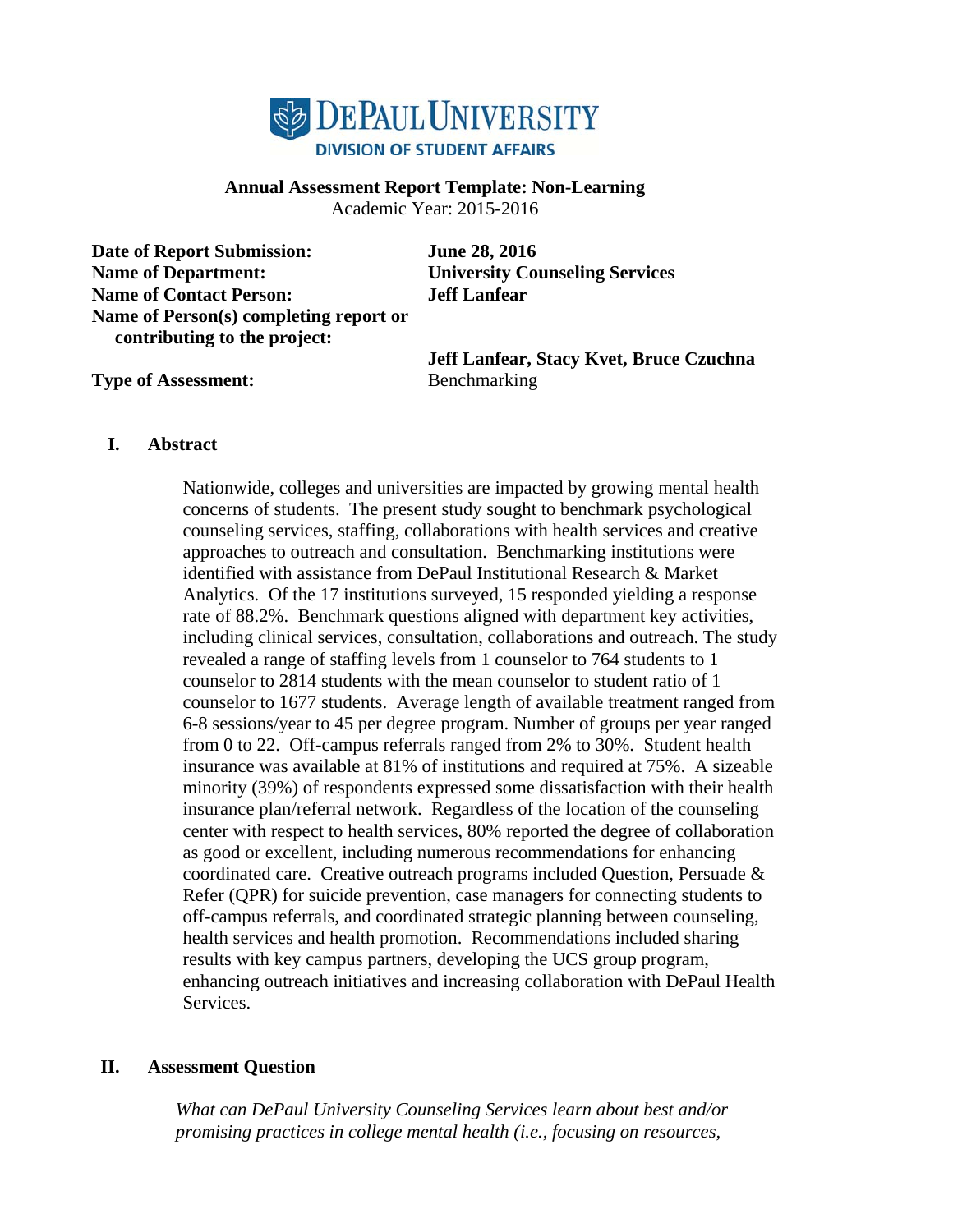*clinical service provision, consultation and collaborations, and outreach and consultation) from our benchmark institutions?* 

### **III. Introduction & Context University Context**

In recent years, more students are presenting to university counseling centers with complex mental health issues (AUCCCD, 2015). In addition, more students are engaging in help-seeking behavior for adjustment and developmental issues (Hunt & Eisenberg, 2010). Mental health and behavioral issues present challenges not only to counseling centers, but across campus in residence halls, judicial offices, in the classroom, etc. National and local surveys indicate a growing number of students are feeling anxious and overwhelmed (NCHA, 2013). As such, it is critical that university counseling centers are positioned to provide both individual and population-based interventions to assist as many students as possible. Such assistance serves institutional mission goals, including retention, risk management and university learning goals.

University Counseling Centers are challenged to develop sound practices to meet the rising demands for clinical services, for coordination of psychological counseling services with health services, linkage to off-campus referrals and creative ways to deliver population-based as well as individual clinical interventions.

*Vision 2018 Objective 1a* challenges the entire university community to "expand support for high-quality, easy-to-navigate student services, including those that address student wellness and mental health, and special support services and accommodations."

## **Supporting Scholarship**

In recent years, college student mental health has come to the forefront of discussions about health and safety on many campuses. National trends in mental health needs on college campuses have gained significant media attention in the last several years. The 2013 National College Health Assessment data reveals that 43.2% of student respondents on 39 college campuses felt "so depressed that it was difficult to function" at least once in the 12 months prior to taking the survey. Though rates of depression have been increasing over the past five years, reports of anxiety have outpaced depression as the number one presenting issue in university counseling centers (AUCCCD, 2015). Nearly a third of students report that they feel 'frequently overwhelmed.' 7% of a non-clinical sample of college students report suicidal ideation (NCHA, 2013). 25.1% of counseling center clients were taking prescribed psychiatric medications in 2015 as compared to 9% in 1994. Over 90% of counseling center directors report that the trend toward increasing numbers of students with severe problems continues (AUCCCD, 2015). In the past 5 years, more students are using the language of suicidal distress to describe their suffering, even as actual suicide rates of college students are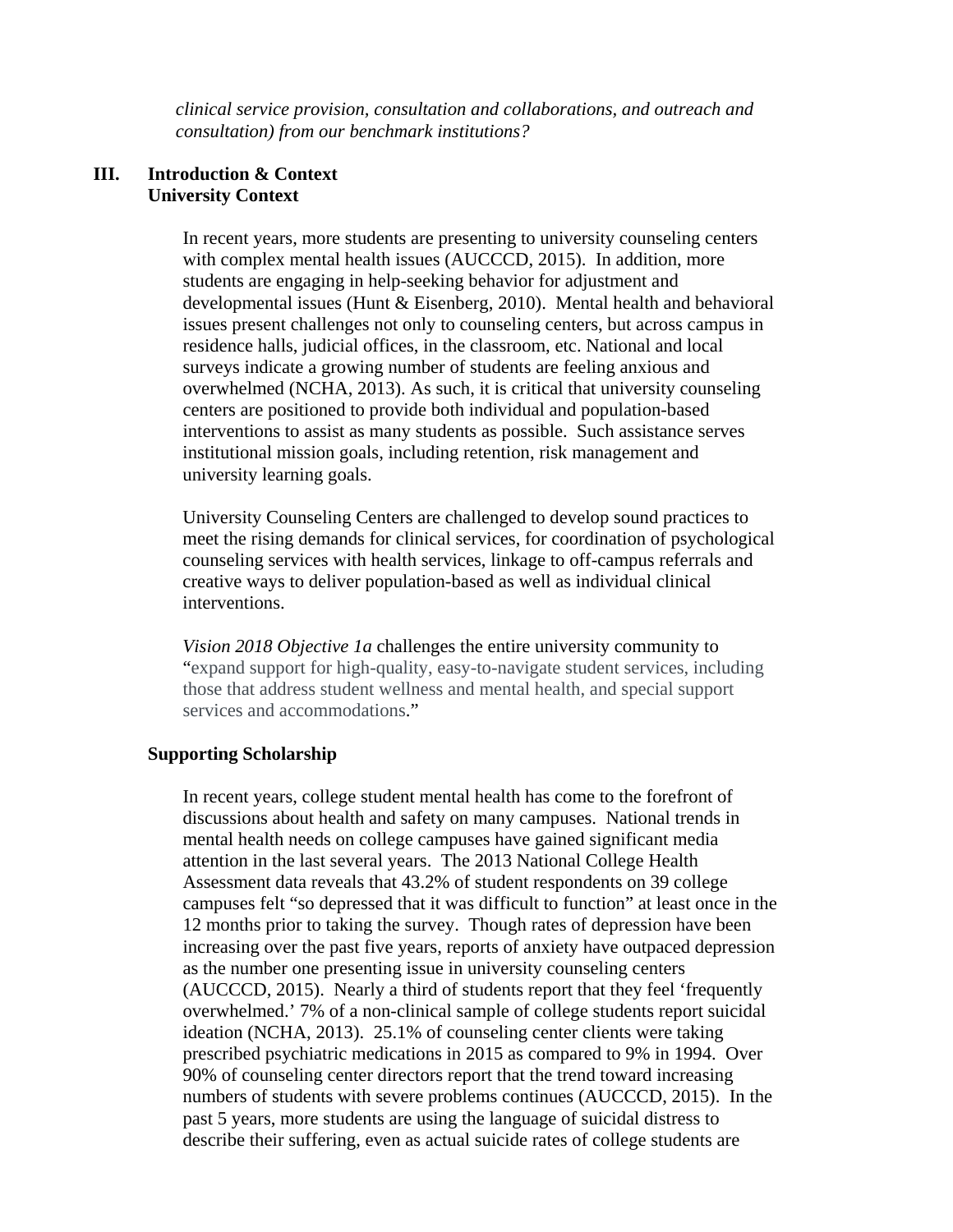about one-half the non-college population (CCMH, 2015). Demand for counseling services has risen 5 times as much as enrollment in the past 5 years (CCMH, 2015). As such, counseling centers can feel strained by rising demands and limited resources. In this environment, maximizing efficiencies and best practices is critically important to reaching as many students as possible.

Benchmarking is the "continuous systematic process for evaluating products, services, and work processes of organizations that are recognized as representing best practices for the purposes of organizational improvement (Spendolini, 1992).

Benchmarking is the process of comparing one's business processes and performance metrics to industry bests or best practices in other industries. In higher education, benchmarking helps overcome resistance to change, provides a structure for external evaluation, and creates new networks of communication between schools where valuable information and experiences can be shared (NACUBO, 1994).

Benchmarking in student affairs can demonstrate or improve quality, develop strategic plans, formulate policy, aid in decision making and justify programs/services. The present study sought to incorporate *competitive* benchmarking (examining performance against peer institutions) and *functional* benchmarking (looking at high performing processes across the industry).

#### **Data Collection & Methodology Data Collection**

Benchmarking institutions were identified using a document on benchmarking from DePaul's Institutional Research and Market Analytics, 'DePaul Peer Sets for Benchmarking,' (2012). 17 institutions were selected based on having some (but not all) combinations of similar characteristics: urban, Catholic, primarily commuter, multi-campus. The size of institutions was variable, but included some institutions with similar residential populations.

The study included both '*reference peers'* (i.e., similar in most major ways) and '*aspirational peers'* (i.e., organizations that have best practices and/or superior outcomes).

27% of respondents were from public institutions. 60% of respondents were from private institutions while 40% of respondents were from Catholic institutions.

National norms were also incorporated using large data sets from the Association of University & College Counseling Center Directors (AUCCCD), the National College Health Assessment (NCHA), and the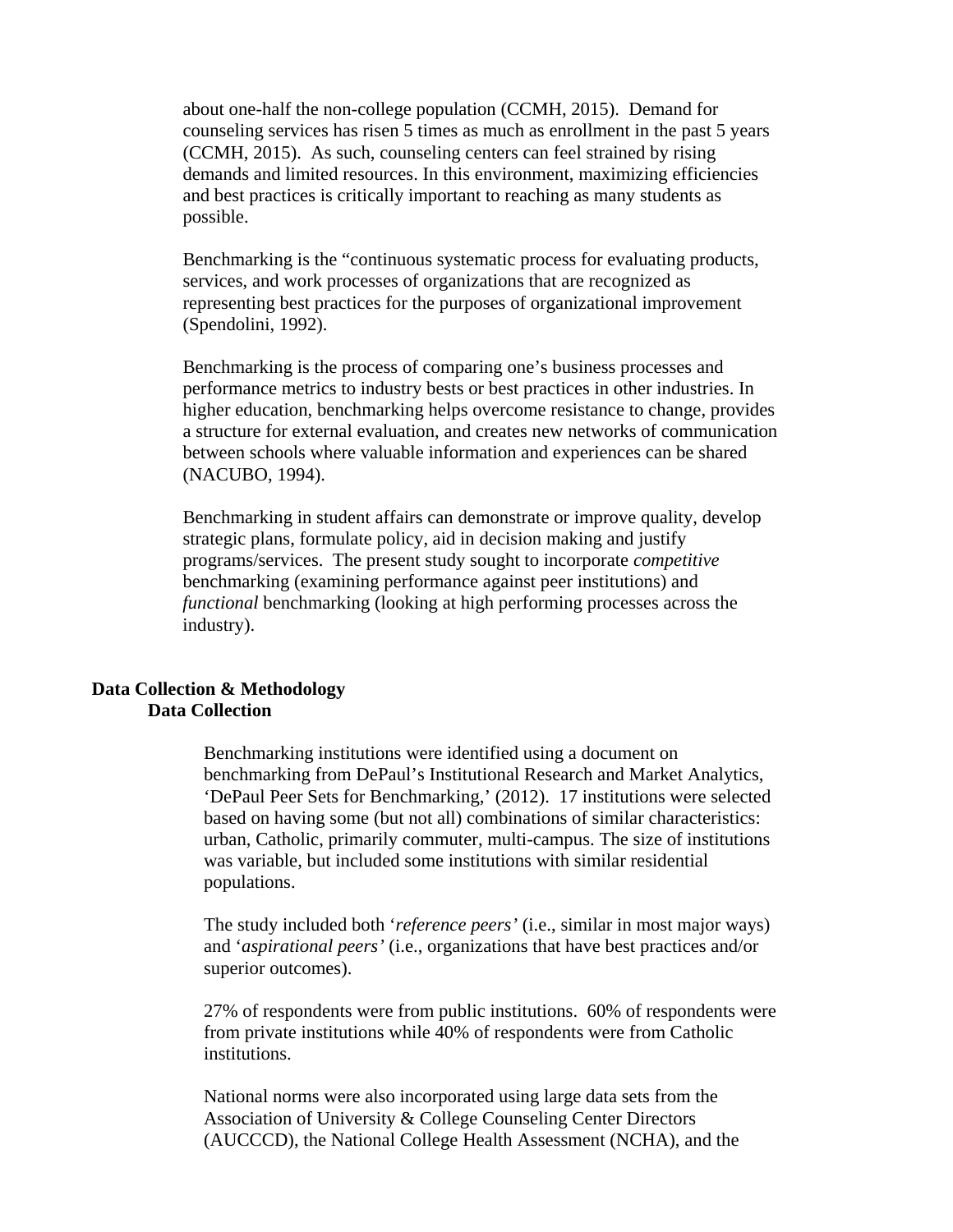Center for Collegiate Mental Health (CCMH), and the American College Freshman Survey (CIRP).

A survey instrument was developed to assess several counseling center resources and practices in 4 key areas (mirroring key domains of the UCS key area analysis), including:

#### **Resources**

- Number of FTE clinicians and counselor to student ratios
- Availability and/or requirement of student health insurance

#### **Clinical Services**

- Average length of treatment
- Training and adherence to time-limited or brief therapy models
- Utilization of group counseling

#### **Consultation and collaborations around service provision**

- Administrative location of health services
- Collaborative partnerships with health services
- Facilitation of off-campus mental health referrals

#### **Outreach and Consultation**

• Innovative practices in community outreach

The survey was designed to be consistent with key area mapping domains (except for clinical training).

The UCS team was consulted in a 'professional observation' session regarding what areas and issues would be most helpful or noteworthy to benchmark in preparation for departmental retreats and strategic planning.

A draft of the benchmarking survey was distributed to the UCS team for comments and edits.

The survey was then sent to a small group of counseling center directors (N=3) for commentary and feedback. Directors had extensive feedback and suggestions which resulted in significant refinements.

In order to maximize the chance of survey completion, the surveys were sent along with both a personal email message and follow-up phone call to 17 counseling center directors.

15 directors responded, yielding a response rate of 88.2%.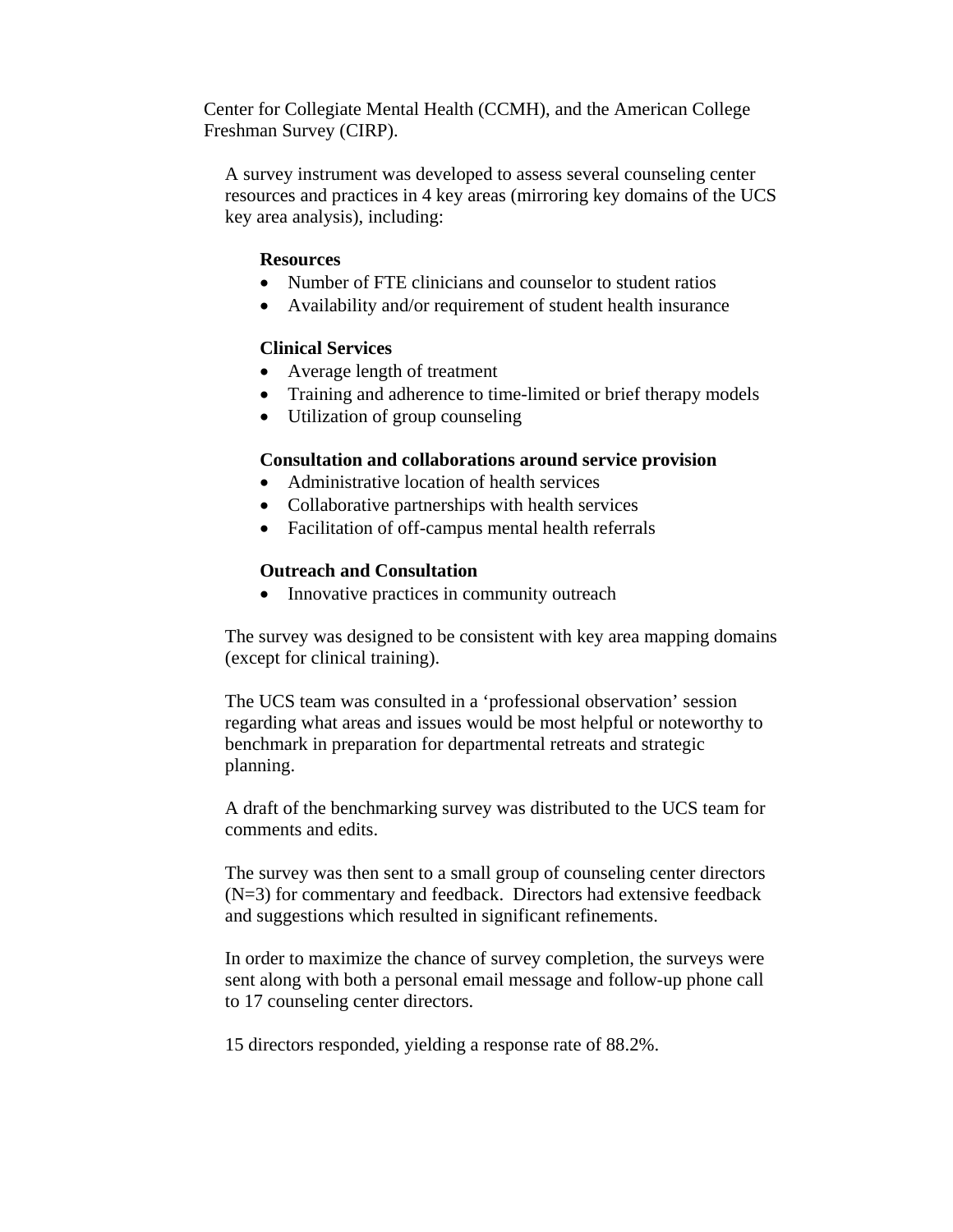#### **Data Analysis**

Benchmarking institutions were identified using a document from DePaul's Institutional Research & Market Analytics (2012). Because such a large number of institutions were potential peer or benchmark institutions, the pool was narrowed down by similarity to DePaul University in terms of characteristics such as enrollment, mission, urban or primarily commuter status, etc.

Data points for benchmarking were determined by the UCS staff, utilizing the key areas of clinical services, consultation, collaboration and outreach. Student health insurance and collaboration with health services was a special focus, since these issues have significant impact on the work of UCS and longer term health and wellness outcomes for students.

Frequencies and average scores of survey items were calculated via Qualtrics. Survey items relating to programs and services Yes/No questions and checkboxes. Satisfaction questions employed 5-point likert scales. Text boxes were also used for qualitative data. Some of the data was rank ordered for clarity of presentation (i.e., to see how DePaul compared).

Follow-up phone-up phone calls and emails (for further elaboration and clarification of items) were employed with 4 benchmarking institutions.

### **Participant Consent**

Participants were free to complete the survey or not. In addition, participants were given the option of de-identifying their institutional data/responses. Six institutions chose to have their data de-identified. Because some of the data is perceived to be sensitive, efforts were taken to keep some level of anonymity among the participating institutions.

### **IV. Data & Results**

#### **Participating Institutions,** included

Loyola University Chicago (Catholic, urban) University of Illinois at Chicago (urban, diverse, primarily commuter) University of Dayton (Catholic, urban) Rush University (private, urban, commuter) Catholic University of America (private, Catholic) University of Notre Dame (private, Catholic) Boston College (urban, Catholic) Fordham University (urban, Catholic, multi-campus) University of San Francisco (Catholic, urban) University of San Diego (Catholic, urban) University of Wisconsin-Milwaukee (public, primarily commuter)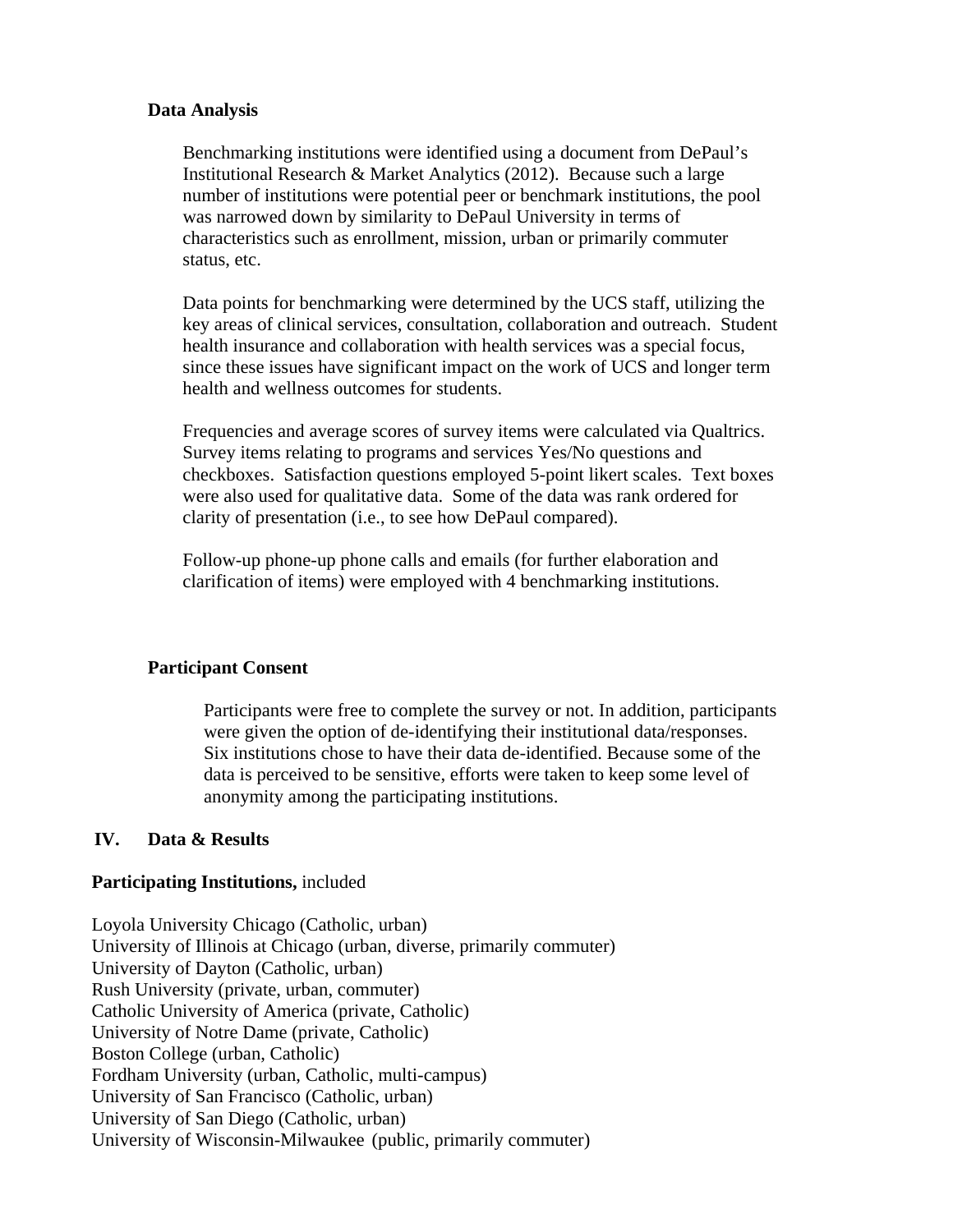University of Iowa (public, urban) Marquette University (Catholic, urban, primarily commuter)

### **Resources (Staffing)**

*Staff Ratios from most favorable to least favorable* 

Among benchmark respondents, the average counselor to student ratio was 1 to 1677 students.

DePaul ratios are 1 counselor to 2359 students (highlighted in bold print)

26.3 FTE clinicians for 20,100 students 1 counselor to 764 students 13 FTE clinicians for 12,300 students 1 counselor to 946 students 7 FTE clinicians for 8,300 students 1 counselor to 1186 students 9 FTE clinicians for 11,300 students 1 counselor to 1256 students 6.5 FTE clinicians for 8,500 students 1 counselor to 1308 students 11 FTE clinicians for 16,000 students 1 counselor to 1455 students 2 FTE clinicians for 3,050 students 1 counselor to 1525 students 10 FTE clinicians for 16,437 students 1 counselor to 1644 students 6.6 FTE clinicians for 11,000 students 1 counselor for 1667 students 6.3 FTE clinicians for 10,900 students 1 counselor to 1730 students 24.3 FTE clinicians for 50,500 students 1 counselor to 2078 students **10 FTE clinicians for 23,539 students 1 counselor for 2359 students**  12 FTE clinicians for 33,000 students 1 counselor for 2750 students 9.6 FTE clinicians for 27,018 students 1 counselor to 2814 students

DePaul ranked  $12<sup>th</sup>$  out of 14 institutions in terms of favorability of staff ratios. (One respondent did not specify staff ratios).

## **Clinical Services**

### *Session Limits*

- $\geq$  8 of 14 benchmark institutions (57%) had session limits.
- $\geq 14$  of 15 benchmark institutions (93%) indicated that they practice within a norm of brief therapy.
- $\geq$  Length of available treatment ranged from 6-8 sessions per year to 45 sessions per degree program.

### *Group Counseling*

 $\triangleright$  Number of groups range from 0 to 22 groups per quarter or semester.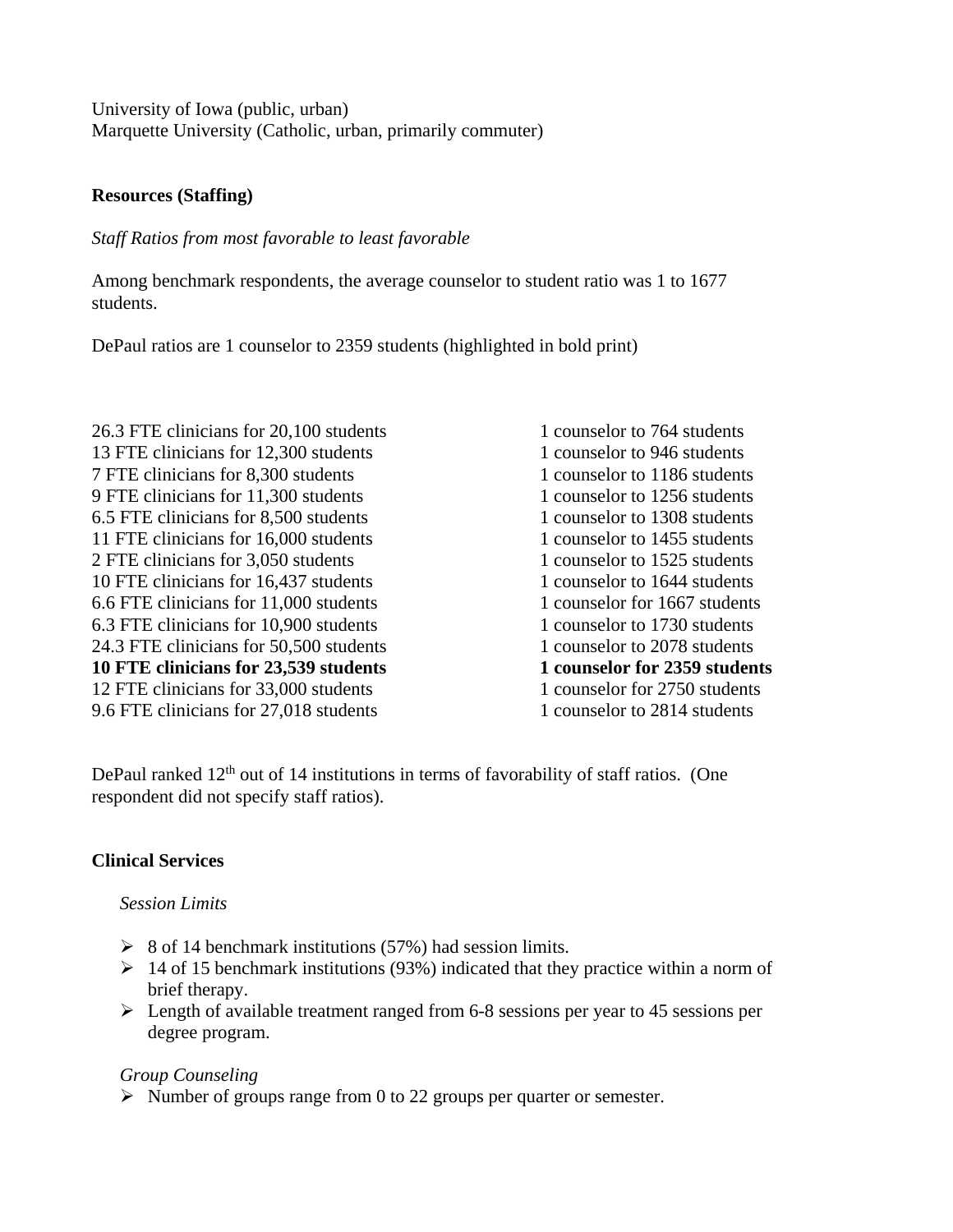$\triangleright$  Successful practices included keeping groups 'open' to some extent and having some groups start mid-semester, making sure one group launches before starting others

### *Consultation and collaboration for service provision*

### *Student Health Insurance*

- Student health insurance was *available* 13 of 16 (81%) of benchmark institutions.
- Student health insurance was *required* at 12 of 16 (75%) of benchmark institutions. Student health insurance is thus normative at benchmark institutions.
- $\geq 7$  of 11 (64%) of benchmark institutions rated the degree of satisfaction with their student health insurance plan as *good or excellent.*
- $\geq 6$  of 11 (55%) described the degree of satisfaction with their student health insurance plan as *neutral.*
- $\triangleright$  Only 1 benchmark institution (9%) rated the degree of satisfaction with the student insurance plan as *poor.*
- $\triangleright$  While a majority of respondents rated satisfaction with their student health plan as good or excellent, 4 institutions (36%) reported that their student health plan was not fully satisfactory (i.e., responding 'neutral, fair or poor').

### *Collaboration with Health Services, including best or promising practices*

 $\triangleright$  Whether counseling services were delivered in a free-standing location, co-located or fully integrated with health services, 11 of 15 benchmark institutions (73%) of respondents described their degree of collaboration with health services as good or excellent.

The following were cited as best or promising practices for collaboration:

- $\triangleright$  Multidisciplinary eating disorder treatment teams (e.g., physician, psychiatrist, psychologist, nutritionist)
- $\triangleright$  Regular meetings between health services, counseling services and health promotion and education and/or collaborative approaches to strategic planning
- $\triangleright$  Integrated health records when counseling and health are co-located
- $\triangleright$  Screening for mental health issues in the primary care setting

## *Off-Campus Referrals*

- $\triangleright$  Off-campus referrals ranged from 2% to 30%.
- $\triangleright$  Only 1 benchmark institution (7%) indicated that their ability to refer off-campus was 'excellent.'
- $\geq 5$  of 14 benchmark institutions (36%) indicated that their ease of making offcampus referrals was 'good.'
- $\geq 6$  of 14 benchmark institutions (43%) indicated that their ease of making offcampus referrals was "Neutral" (the largest percentage of participants).
- $\geq 2$  of 14 benchmark institutions (14%) indicated that their ability to refer off-campus with ease was 'poor.'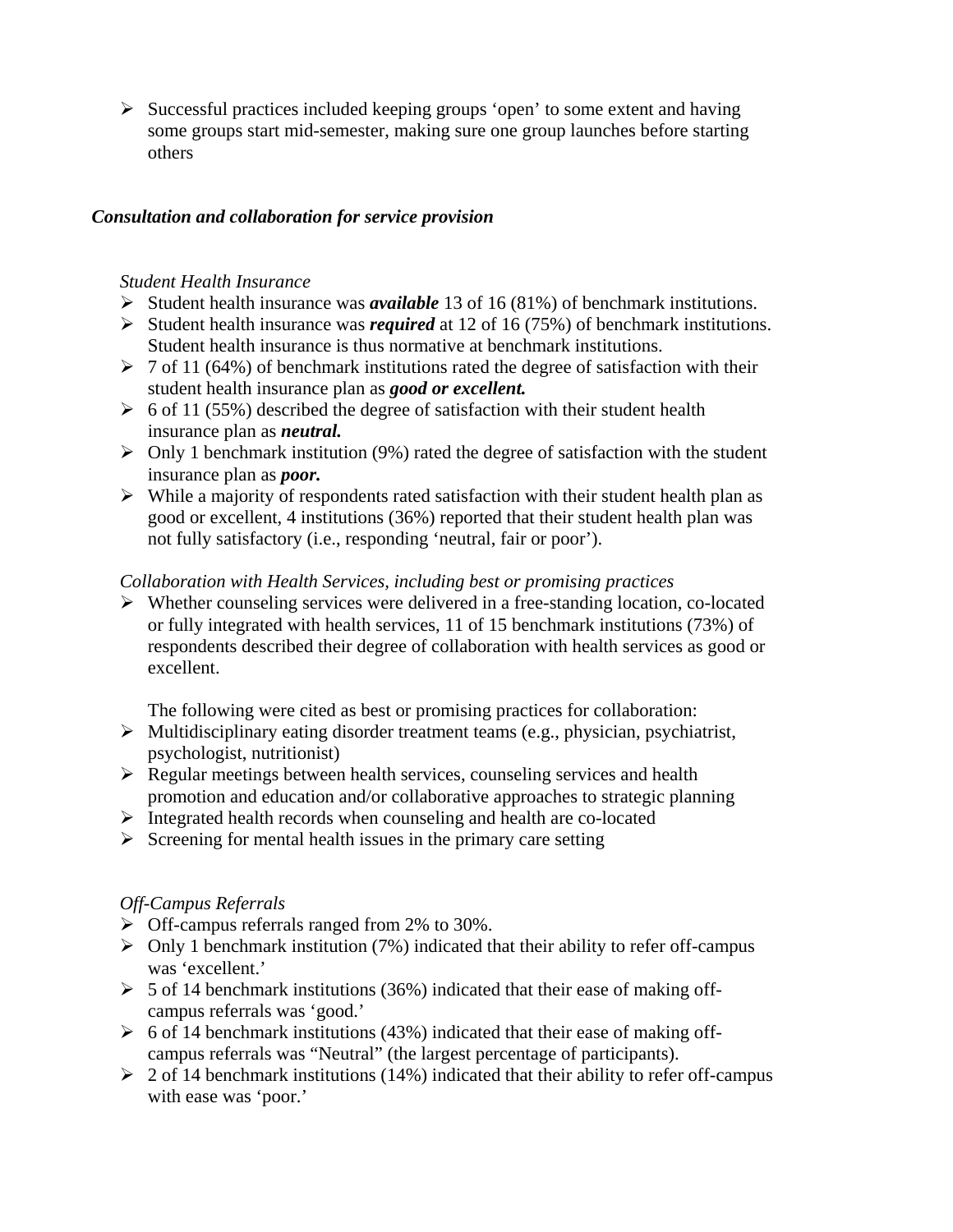#### *Outreach and Consultation*

 $\geq 10$  of 14 (71%) benchmark institutions employed outreach to higher risk student populations.

The outreach practices included:

- $\triangleright$  Question, Persuade & Refer (suicide prevention)
- $\triangleright$  Canine therapy (therapy dogs)
- ▶ Depression and Eating Disorder Screening Days
- "Let's Talk" (placement of counselors outside of the counseling service)

### **V. Discussion & Interpretation of Results**

#### **Resources**

#### *FTE counselor to student ratios*

DePaul tends to have more modest staff ratios that most of our benchmark institutions.

#### *Availability and/or requirement of health insurance*

A large majority of benchmark institutions have some type of student health insurance plan available. A smaller number (though still a solid majority of benchmark institutions) require enrolled students to have health insurance.

It might be noted that the Affordable Care Act (with its large deductibles and often defaulting lower income students into Medicaid manage care plans) does not eliminate the need for a viable student health insurance plan. Based on these data (and other data sets in the university) a longer term discussion about health services and health insurance options for students may be indicated. Disparities in health resources impacting students tend to have more adverse impact in lower socioeconomic status more 'at risk' students. As such, this may be seen as an issue which relates to both social justice and retention and persistence.

### **Clinical Services**

#### *Session Limits*

Session limits within UCS are within the norm of university counseling centers. Some centers offer more sessions within a degree program (up to 45). However, UCS clients may be seen for up to 20 consecutive sessions (though we try to treat at least 80% of our clients within 6 to 10 sessions consistent with national norms). Only 9% of UCS clients use more than 15 sessions, so the culture of brief therapy is strong within UCS.

DePaul's 20 sessions per degree program is on the more generous end of the spectrum (if sessions are used consecutively) and perhaps on the more restrictive end when considered over the course of the entire degree program. However, many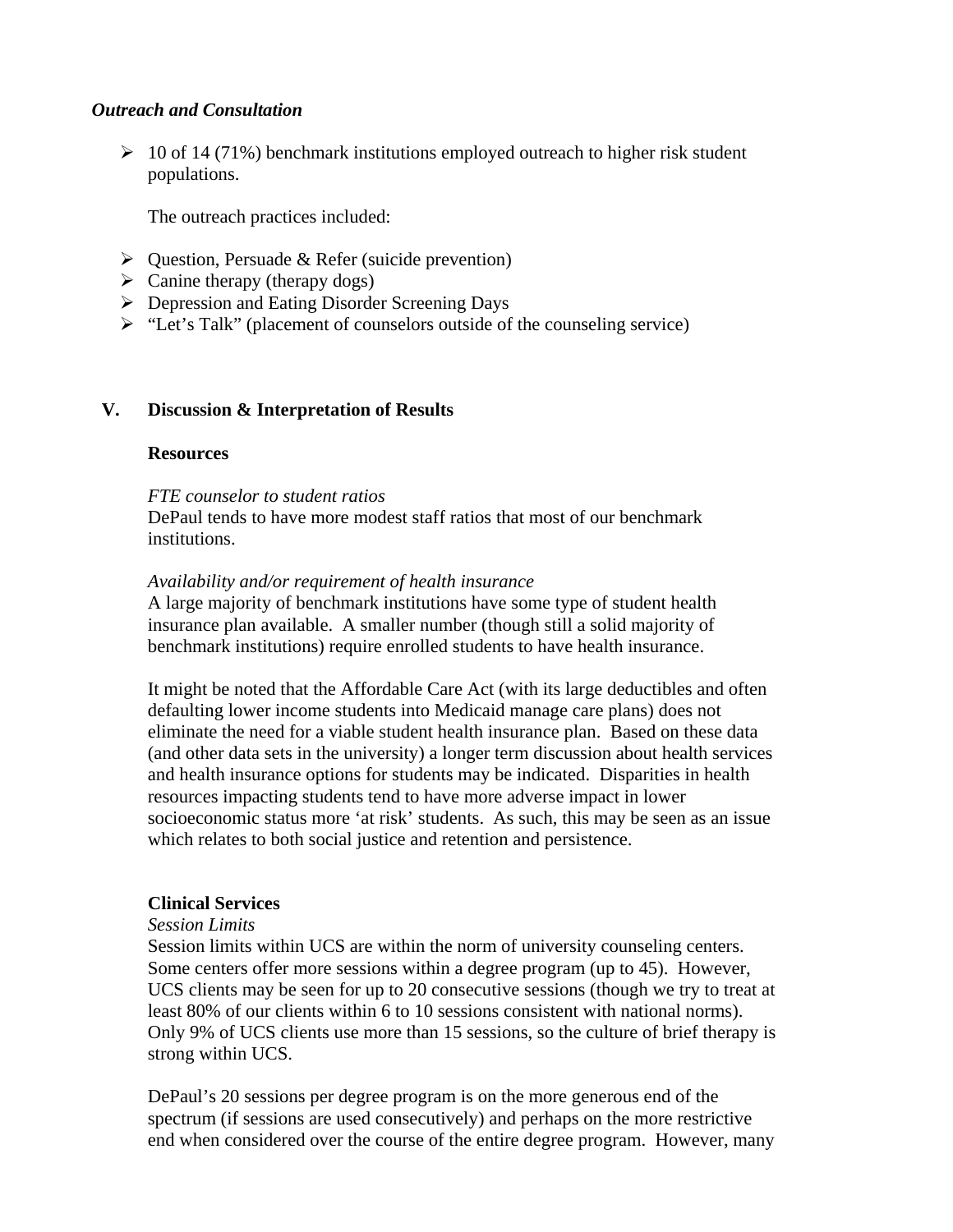DePaul students lack private mental health coverage as well as access to a viable student health insurance plan. Thus, DePaul students' ability to access viable behavioral health services off-campus may be restricted.

### *Group Counseling*

There is a wide range of group programs and success with group counseling among benchmark institutions (from no group counseling to robust programs). UCS has been consistently running 4 to 5 groups per year – about average when compared to benchmark institutions.

Though having a viable group counseling program on a primarily commuter campus is challenging, there is room for improvement in our group program.

Getting more people into group as a primary treatment modality has been an area of focus for the past few years. Since UCS has no limit on group counseling, group can serve as a treatment modality which affords a longer term treatment experience, including eligibility for continued psychiatric services.

## *Consultation and Collaboration around Service Provision*

### *Off-Campus Referrals*

In the past, UCS has referred about 14% of students to off-campus resources. However, this number increased to 21% for the 2015-16 academic year.

Most institutions are able to refer into the provider networks of their student insurance plan (a disadvantage for DePaul). UCS is on the higher end of average as benchmark institutions tend to refer about 20% of students off-campus.

Off-campus referrals have fluctuated over the course of the history of UCS. When the program first started, about half of students were referred off-campus. In recent years, 10% on average have been referred off-campus. One benefit of the Affordable Care Act (despite sometimes cost prohibitive deductibles and copayments) is that more students are covered under their parents' insurance. Thus, UCS has a greater option to refer off-campus for students who may not be amenable to brief therapy and for students who have a richer health plan.

A clear trend among benchmark institutions is hiring social workers or case managers to assist with linkages to off-campus referrals. With the Assistant Dean for Community Resources taking on more administrative duties within the Dean of Students office, there has been less active case management available in the past couple of years. This may be in need of review in light of best practices and divisional strategic planning.

### *Student Health Insurance*

Other than purchasing a plan off the exchange (often with high deductibles or with lower income students defaulting into Medicaid plans), DePaul is an outlier in not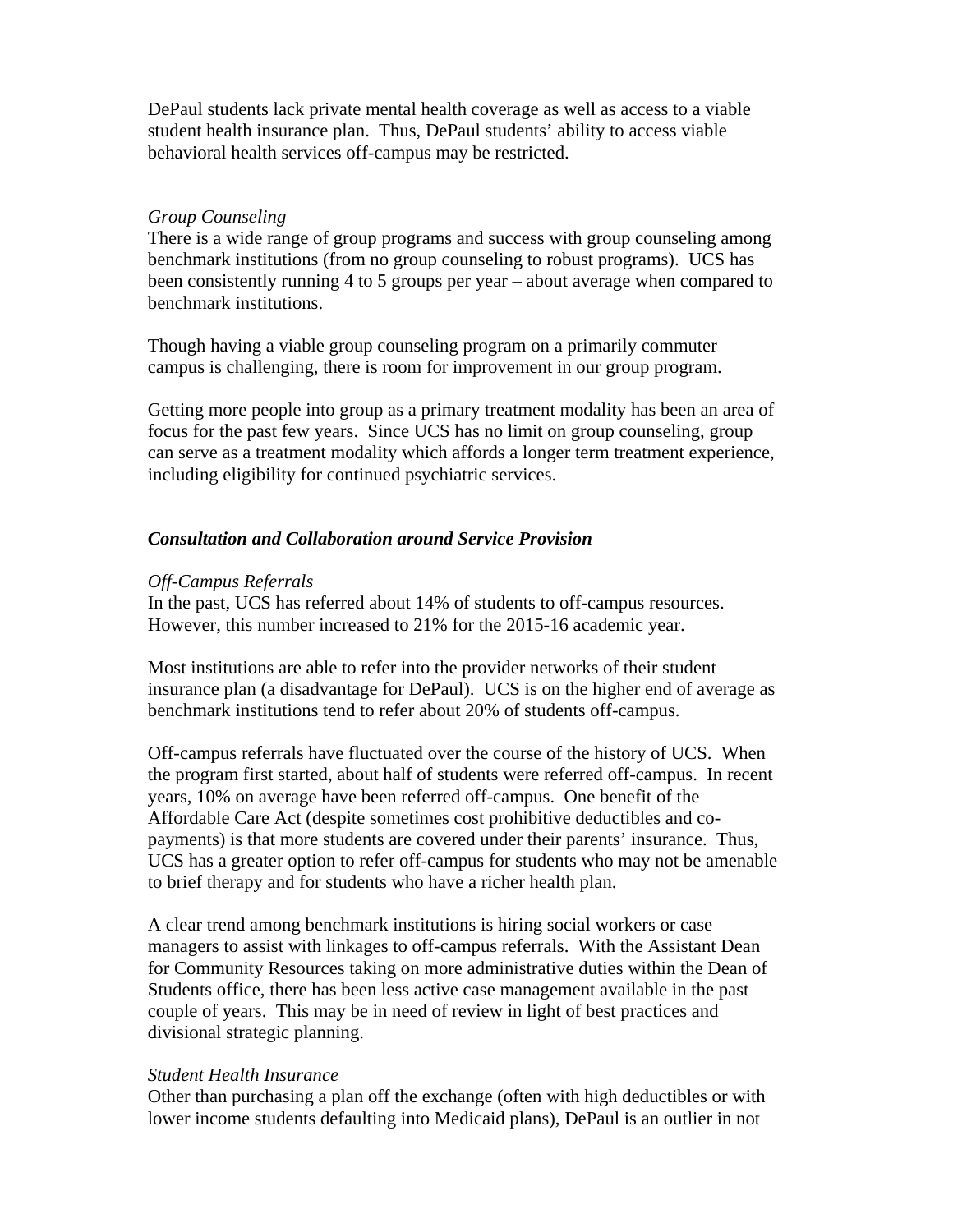providing a student health insurance plan. [It should be noted that health insurance is now mandatory at DePaul for international students].

DePaul is in a minority of institutions that do not have a viable student health insurance plan. The decision to have students go through the state exchanges has some significant drawbacks for students and creates disparities between students who are defaulted into Medicaid plans (which often have very minimal behavioral health resources and confusing and cumbersome access procedures) vs. students with private health insurance. This can create a significant strain on UCS as offcampus referrals for the most acute students are often complex and difficult (and sometimes not workable).

### *Collaboration with Health Services*

Despite some tensions between medical models of health service delivery and a more typical developmental model with college counseling personnel, most institutions find ways of bridging the gap in service of students.

Among benchmark institutions, DePaul is the only university that has an outsourced health service. There are often tensions between health and counseling (even when services are integrated or co-located due to differing philosophies of care such as the developmental model vs the medical model). Nonetheless, peer institutions demonstrate a number of creative ways to communicate and collaborate on patient care.

### *Outreach and Consultation*

Several institutions commented that there was overlap and lack of clarity between outreach conducted by the counseling service vs. outreach conducted by health promotion. Nonetheless, a number of promising practices were articulated. Given rising student mental health concerns, outreach and consultation (i.e., specifically the opportunity to deliver community or population-based interventions) are arguably more important than ever.

## **VI. Recommendations and Plans for Action Recommendations**

#### *Resources*

- $\triangleright$  Based on benchmarking institution data, advocate for and additional FTE staff position
- $\triangleright$  Develop a clear 'scope of service' statement for the UCS website and publications
- $\triangleright$  Develop relationship with the DOS social work intern and raise awareness of the growing and important role of student affairs case managers (either within UCS,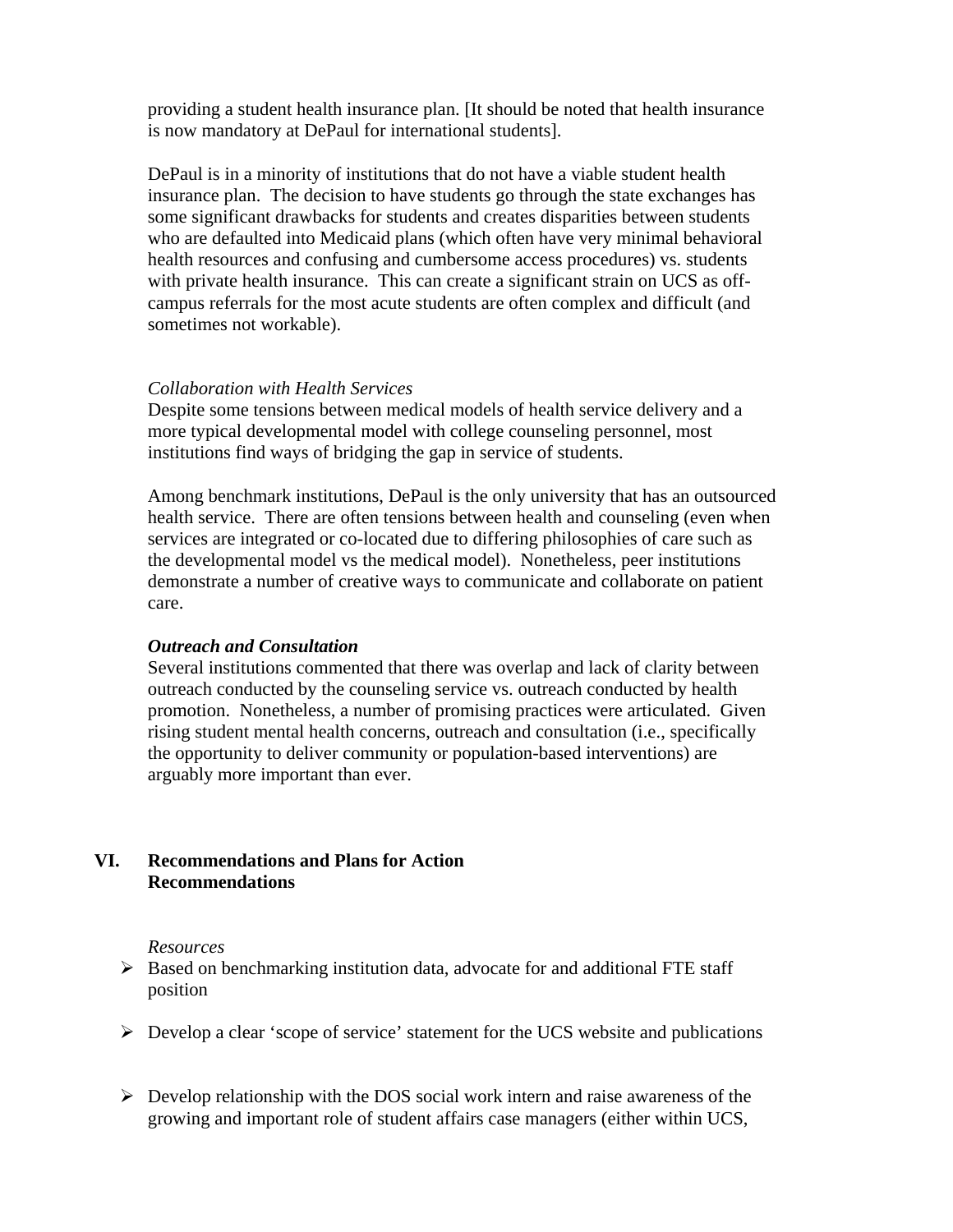DOS or both) in working with higher-risk students, including increasing numbers of DePaul students enrolled in Medicaid

### *Clinical Services*

- $\triangleright$  Increase the percentage of students referred for group counseling at initial consultation for the 2016-17 academic year
- $\triangleright$  Keep current session limits while striving to maintain and invigorate our brief therapy culture

#### *Collaboration with Health Services*

- Have regular quarterly meetings between UCS (including Dr. Harris), HPW and Dr. Odland and/or other physicians at Presence/SAGE Medical group focusing on cross-referrals, identifying and referring students and collaborating on treatment plans when appropriate.
- $\triangleright$  Enhance relationship with Emergency Department physicians and other crisis management staff members at Advocate Illinois Masonic Medical Center via more frequent communication.

#### *Outreach & Consultation*

- $\triangleright$  Develop an intentional approach to outreach, including an outreach curriculum and an outreach component of the department's strategic plan.
- $\triangleright$  Pilot a staff training on 'Question, Persuade & Refer' (evidence-based suicide prevention training) for staff, faculty and student leader trainings

## **Action Plan**

#### *Resources*

A proposal for additional staff resources was submitted to Division leadership (August 2016).

#### *Clinical Services*

- $\triangleright$  Enhance UCS fall quarter trainings in brief therapy for UCS staff and externs (by October 2016).
- $\triangleright$  Strengthen staff trainings in the fall quarter on the use of the CCAPS in tracking outcomes and in treatment planning (by September 2016).
- $\triangleright$  Incorporate guest speakers and trainers with specific expertise in brief treatment models during fall and winter quarters. (by March 2017).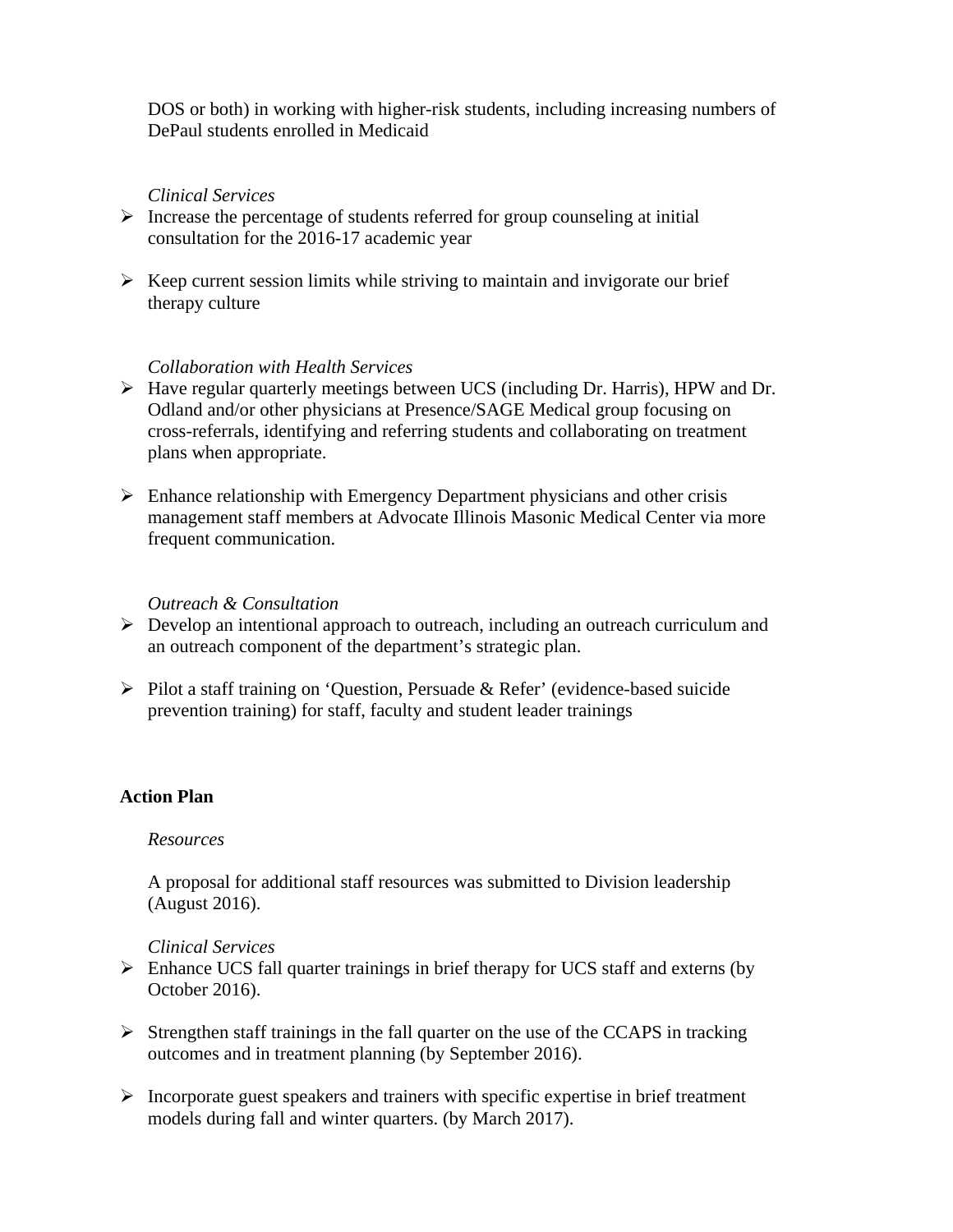$\triangleright$  Provide initial consultation clinicians and other staff members with consistent feedback on group times, # of group openings, etc. to facilitate additional group referrals (by September 2016).

#### *Collaboration with Health Services*

- $\triangleright$  Create a contact (liaison relationship) with Advocate Illinois Masonic to help assist UCS with referrals to Medicaid providers (by September, 2016).
- $\triangleright$  Collaborate with social work intern in Dean of Students office to assist students with Medicaid referrals (by October 2016).

### *Outreach & Consultation*

- Create and roll out a dedicated Outreach Coordinator position (by August 2016).
- $\triangleright$  Develop a strategic plan specific to community outreach which addresses relevant campus climate issues and responds to the needs of specific groups and populations of students, in alignment with the university and divisional strategic initiatives (by Dec 2016)
- $\triangleright$  Pilot the Question, Persuade & Refer (QPR) approach to train RAs and RDs, groups of student leaders and target groups of faculty/staff on suicide prevention over the next three years (by May 2017)
- Pilot a "Let's Talk" program with the International Student Office of Office of Multicultural Student Success (by February 2017)

#### **Sharing the results**

- $\triangleright$  Results will be shared at departmental staff meetings and in summer retreats and planning sessions.
- $\triangleright$  Share results of the benchmarking survey with the Dean of Students Direct Report Group which includes directors and/or assistant directors from University Counseling Services, Health Promotion & Wellness, Center for Students with Disabilities and the Dean of Students office.
- $\triangleright$  Share results with Divisional Council and divisional leadership.
- $\triangleright$  Arrange for meeting/consultation with the International Student Office (which has recently required that all international students purchase a health insurance plan).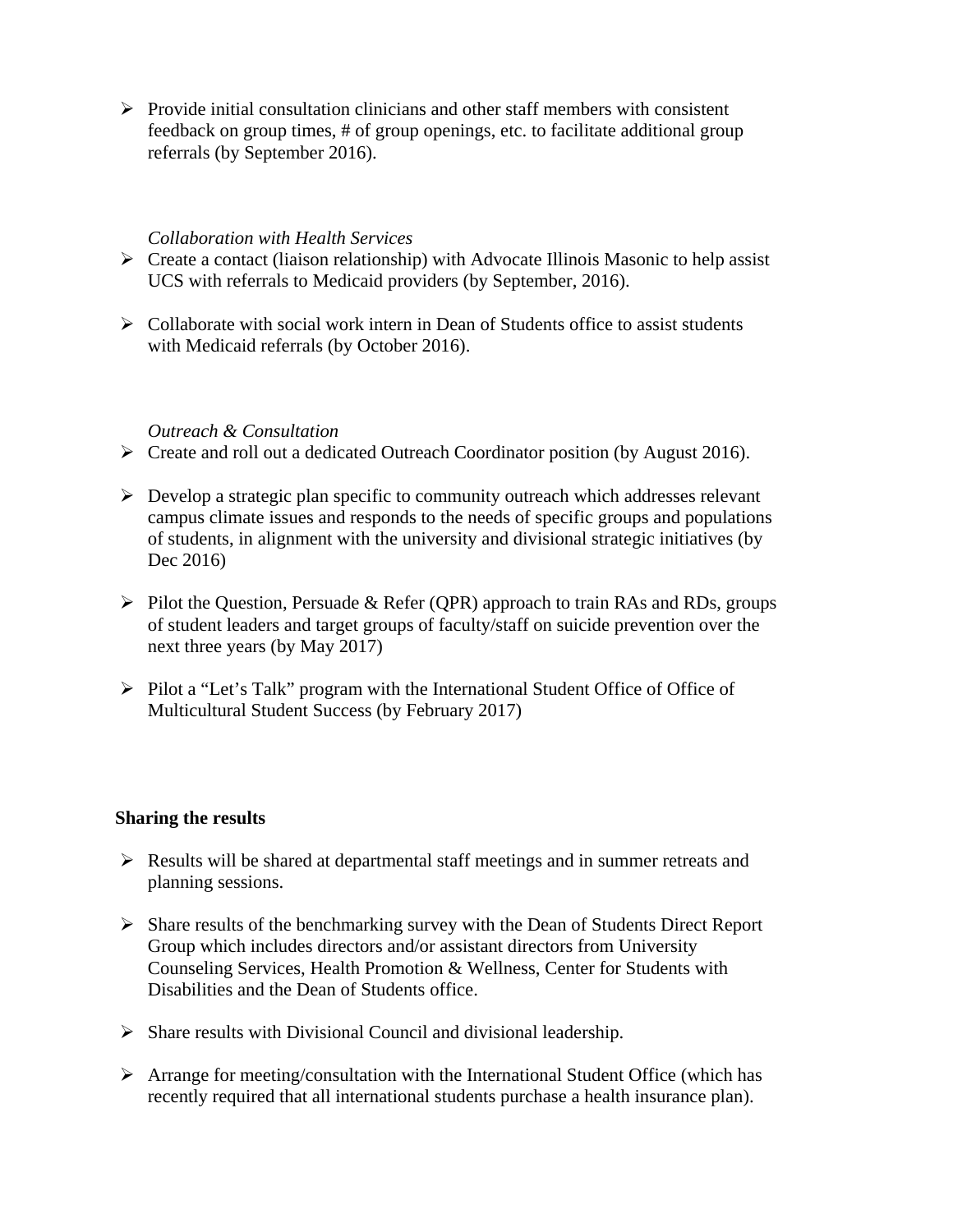- $\triangleright$  Schedule regular consultative meetings between UCS and DePaul Health Services as well as frequent referral sources for higher levels of care (e.g., Advocate Illinois Masonic Crisis and Emergency Room team, Lakeshore Hospital assessment and case management teams).
- $\triangleright$  Prioritize 2 3 larger scale outreach projects for each year based on Divisional priorities, empirical data such as NCHA and salient campus climate issues.

## **References**

American College Freshman Survey (2012). Higher Education Research Institute/Cooperative Institutional Research Program. Available at: http://www.heri.ucla.edu/monographs/TheAmericanFreshman2015.pdf

American College Health Association. American College Health Association-National College Health Assessment II. DePaul University Executive Summary Spring 2013. Hanover, MD: American College Health Association, 2013.

Center for Collegiate Mental Health. (2016, January). 2015 Annual Report (Publication No. STA 15-108). Available at: http://ccmh.psu.edu/wp-content/uploads/sites/3058/2016/01/2015 CCMH\_Report\_1-18-2015.pdf

DePaul Peer Sets for Benchmarking (2012). *IRMA Research Summary*, November 2012. DePaul University Enrollment Management and Marketing, *Institutional Research & Market Analytics*.

Healthy Minds Study based at the University of Michigan. Available at: http://www.healthymindsstudy.net/

Hunt, J., & Eisenberg, D. (2010). Mental health problems and help-seeking behavior among college students. *Journal of Adolescent Health*, 46, 3-10.

International Association of Counseling Services, Inc. (2016). University Counseling Center Accreditation Standards. Available at: http://0201.nccdn.net/1\_2/000/000/0ce/fa4/IACS-STANDARDS-updated-9-24-2015.pdf

National Survey of Counseling Center Directors, 2015 (Online) Available at: http://www.aucccd.org/assets/documents/aucccd%202015%20monograph%20- %20public%20version.pdf, Association of University & College Counseling Center Directors.

NACUBO (National Association of College & University Business Officers), http://www.nacubo.org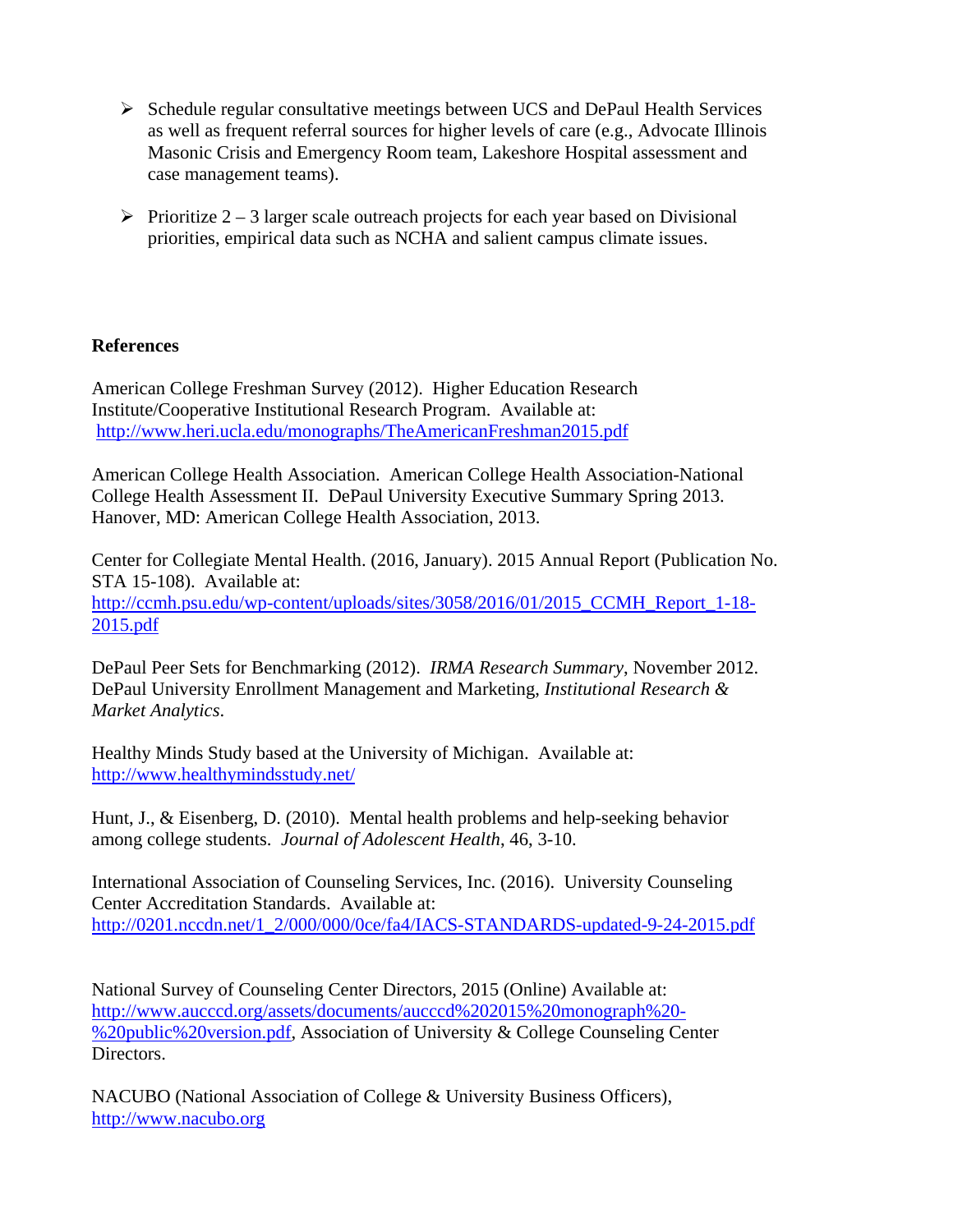Spendolini, M. (1992). *The benchmarking book*. New York: AMACOM Books. Retrieved from http://www.netlibrary.com/Reader/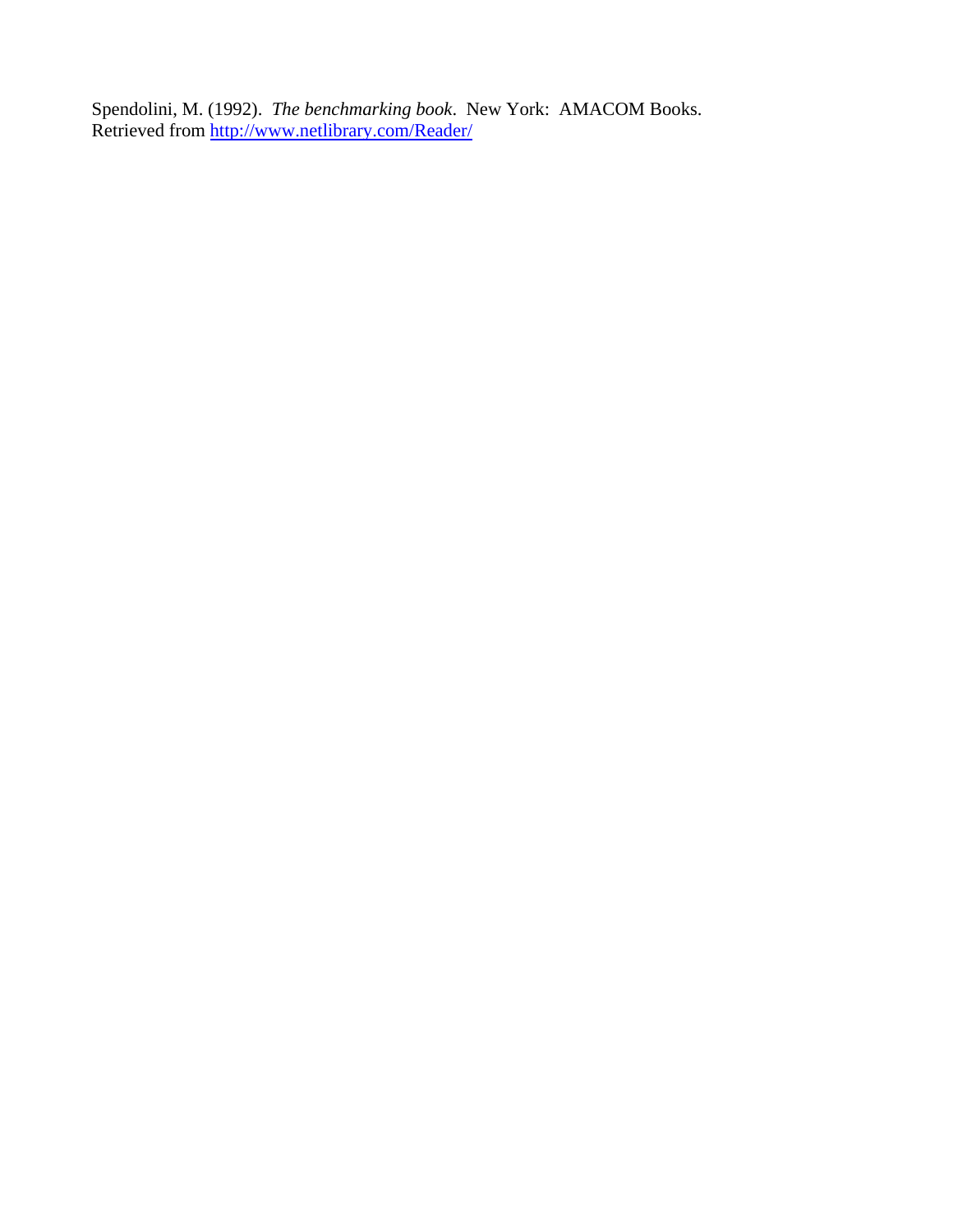## **Appendix I: 2015-2016 Student Satisfaction Survey data**

| Type of Institution (check all that apply): |                                             |  |          |      |  |  |
|---------------------------------------------|---------------------------------------------|--|----------|------|--|--|
| #                                           | Answer                                      |  | Response | $\%$ |  |  |
| 1                                           | Public<br>Institution                       |  | 4        | 27%  |  |  |
| $\overline{2}$                              | Private<br>Institution                      |  | 9        | 60%  |  |  |
| $\overline{4}$                              | Catholic<br>Institution                     |  | 6        | 40%  |  |  |
| 5                                           | Other Faith-<br><b>Based</b><br>Institution |  | 0        | 0%   |  |  |

| Would like your institution to be de-identified? |        |  |  |  |          |      |
|--------------------------------------------------|--------|--|--|--|----------|------|
| #                                                | Answer |  |  |  | Response | $\%$ |
|                                                  | Yes    |  |  |  |          | 40%  |
| $\gamma$                                         | No     |  |  |  |          | 60%  |
|                                                  | Total  |  |  |  |          | 100% |

# **Average # of individual counseling sessions per treatment episode - please include a decimal point:**

| <b>Text Response</b>                                                          |
|-------------------------------------------------------------------------------|
| 5                                                                             |
| data not available                                                            |
| 4.2                                                                           |
| 4.5                                                                           |
| 7.0                                                                           |
| 5                                                                             |
| 6.9                                                                           |
| 6.0                                                                           |
| 3.6                                                                           |
| 7.6 -- this figure excludes all clients whose utilization exceeds 50 sessions |
| 7                                                                             |
| 3.0                                                                           |
| 8.5                                                                           |

# **Do you have a session limit for individual counseling?**

|   | Answer |  | Response | æ   |
|---|--------|--|----------|-----|
|   | Yes    |  |          | 56% |
| - | No     |  |          | 44% |
|   | Total  |  |          | 00% |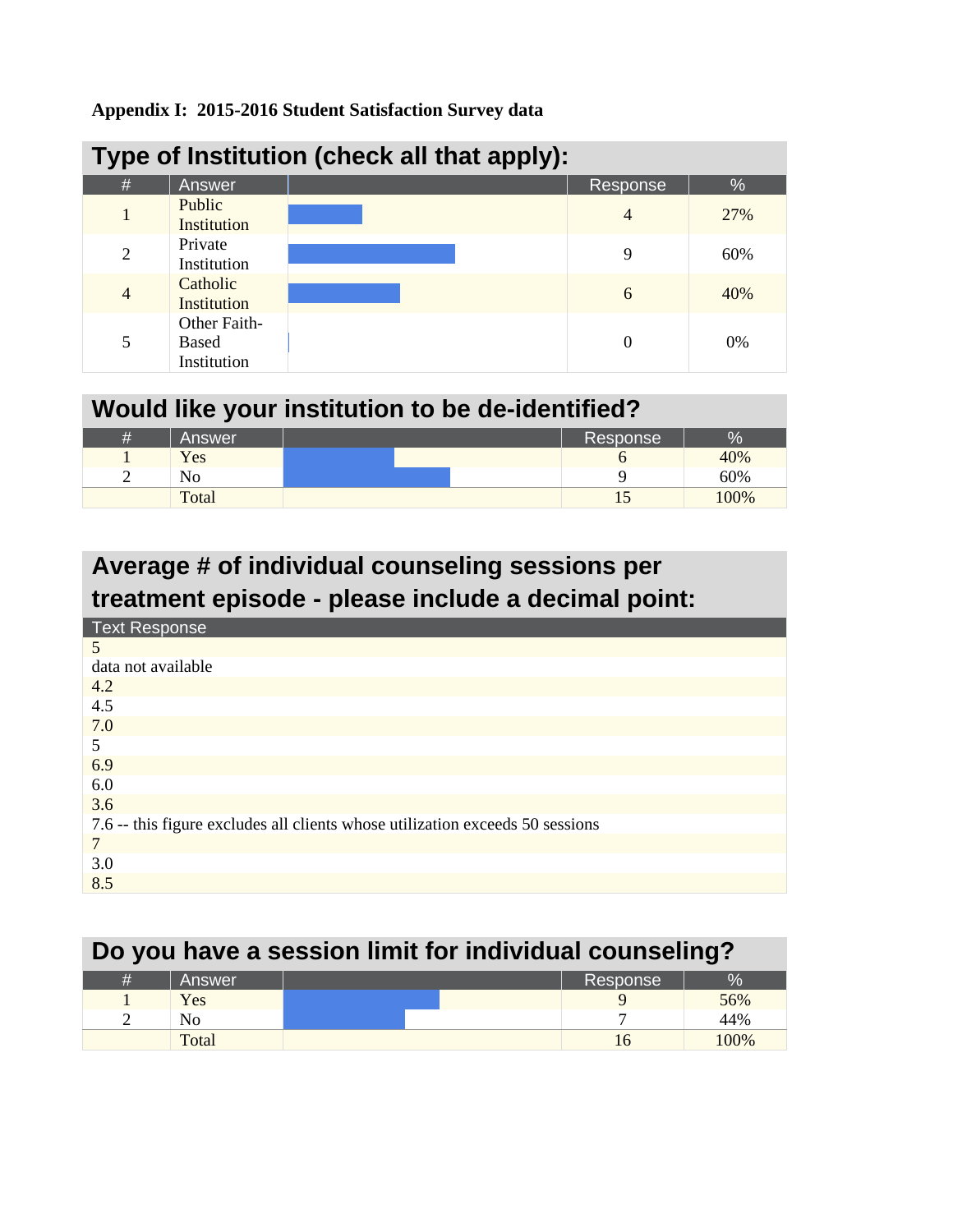## **If so, what is the limit?**

Text Response 20 sessions per degree 6 to 8 visits per calendar year roughly 'a semester' 12/ academic year, additional if enrolled in summer Brief Model. No number limit. 45 session limit per degree 10-15 10-12

## **Practices your center employs to strengthen the culture of brief therapy:**

The 3 session per student is misleading. Our utilization rate is so high (14.4%) that many students who come our way received referrals and 'care coordination' (i.e., case management) vs. treatment as such, and care coordination may occur over just one or two sessions. For students in treatment, the average number of sessions is about 6.

Any therapist needing sessions beyond the 10-12 sessions of brief therapy (or psychiatry appointments) must staff the case with all staff in our clinical consultation meeting. Compliance with the brief treatment model is checked within the peer review process. Staff are encouraged to consult individually or within clinical meetings to share cases in which the brief treatment model is challenging. Hiring of staff with, and dedicated to, working within a brief treatment model.

We don't do this. Students and house staff have access to the services as long as they are currently enrolled.

Advertise ourselves this way on marketing materials.

Staff must be accountable to peers regarding the disposition of any new case.

Develop a scope of service treatment.

Staff training on inclusion/exclusion criteria for brief treatment.

Training on brief treatment modalities.

Continuous development of referral network to refer students who need longer term treatment.

Reliance on group

Referral for longer term or specialized issues.

Advertise in all public materials. Information is shared through standardized process during initial assessment. Case manager on staff to assist with those desiring longer term care to help assist therapists make appropriate deliberations during initial assessment not intake clients into brief model incorrectly.

We are changing our service delivery model in the fall. Each staff member will have a required number of weekly intakes and will have to decide disposition – refer off-campus, see for individual, refer to group, refer to Coping Skills module with possibility of 8 sessions individual following Coping Skills. There will be 3-5 Coping Skills, 4 session workshops each week. These will be the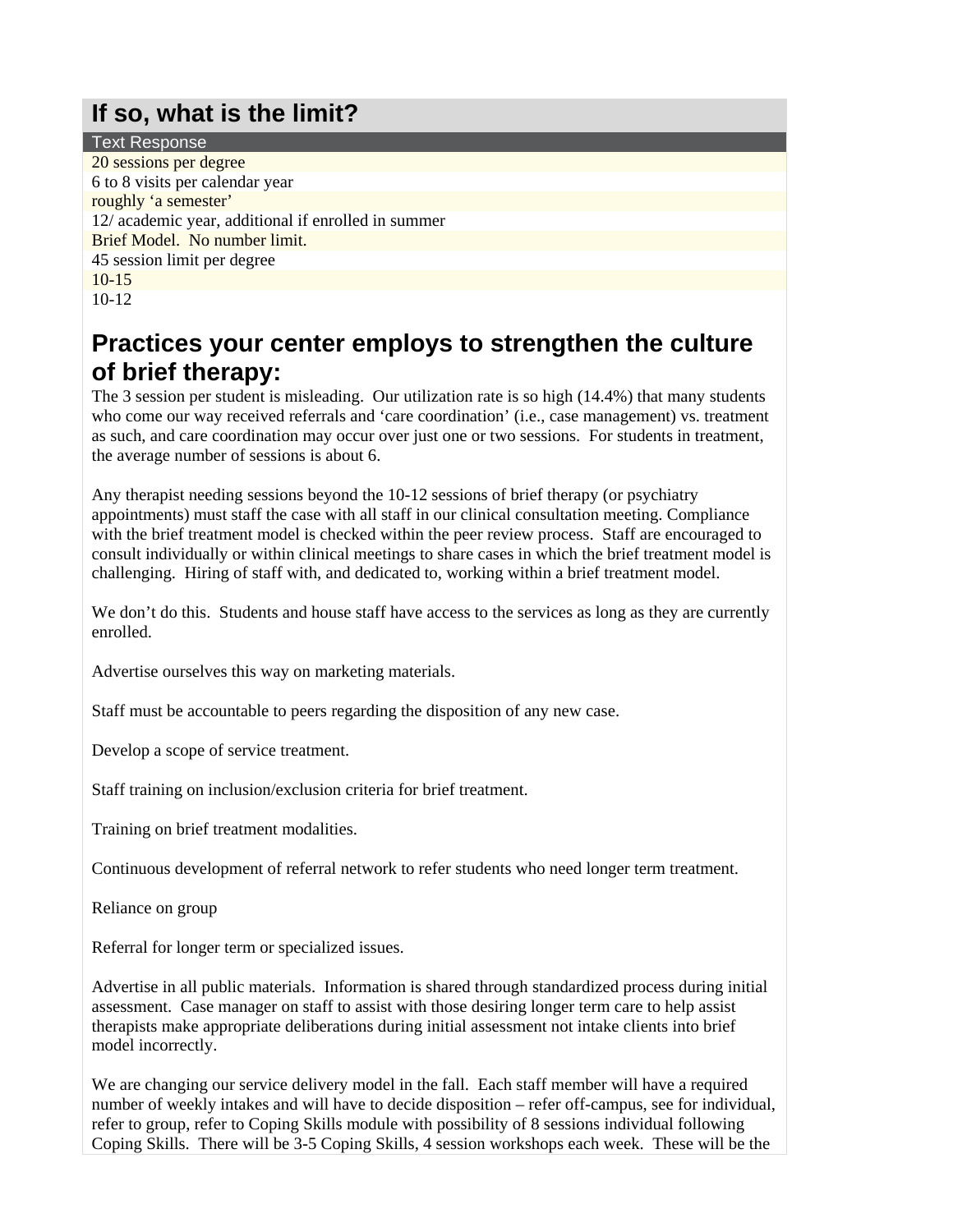jumping off point for most clients; we hope it will provide baseline skills. Additional support is possible after completing the group module.

Clearly advertise as time-limited

Review any case over 10 sessions

Deliberate discussion of time-limited treatment in session, with options to refer to group after a reasonable duration

Professional development around brief models of therapy.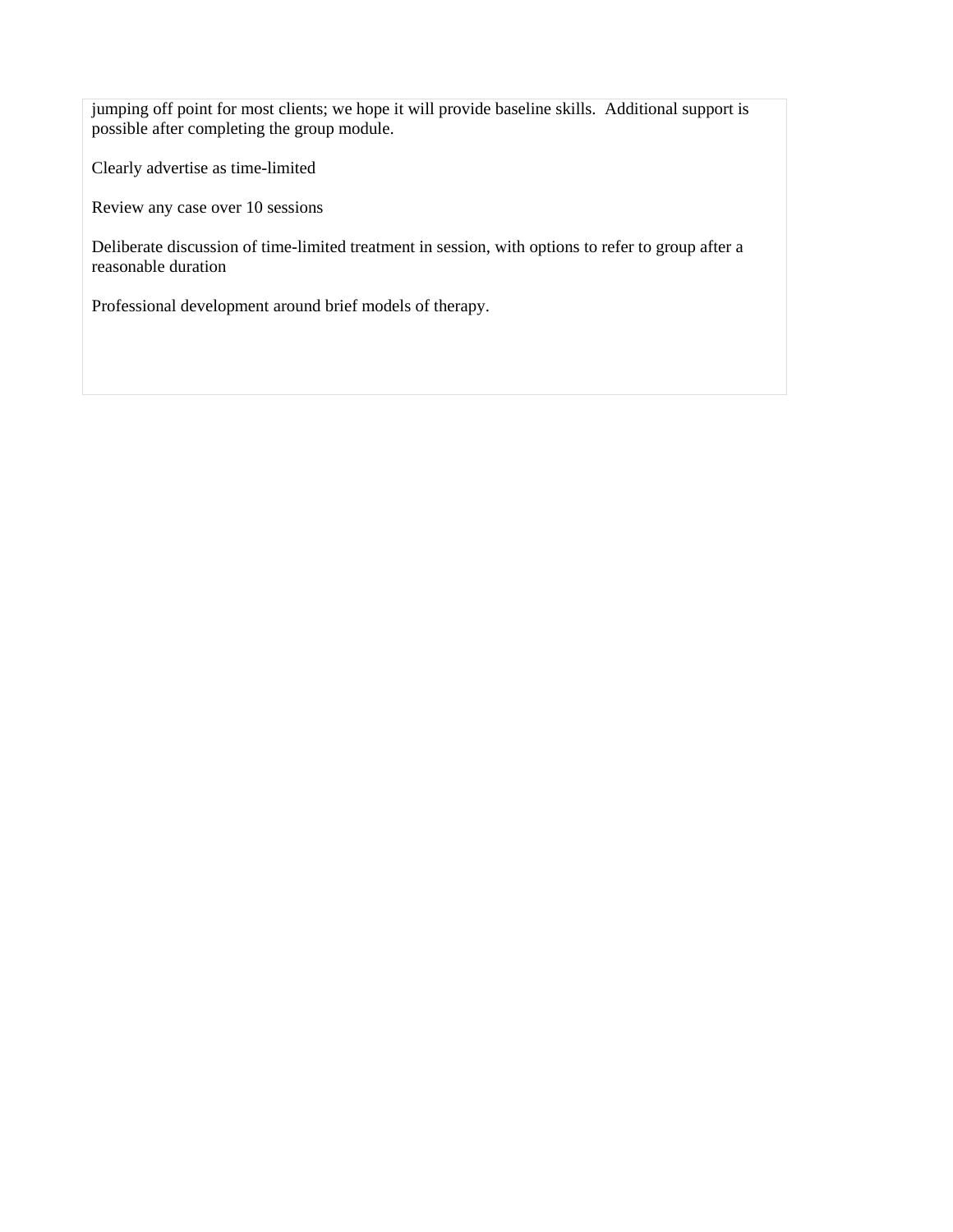## **How many groups does your center offer per quarter or semester?**

| <b>Text Response</b>                                                                                                                                                                        |
|---------------------------------------------------------------------------------------------------------------------------------------------------------------------------------------------|
| 22                                                                                                                                                                                          |
| 11                                                                                                                                                                                          |
| $4 - 5$                                                                                                                                                                                     |
| 6                                                                                                                                                                                           |
| we offer more than we fill—8-10; typically fill 6                                                                                                                                           |
| 12                                                                                                                                                                                          |
| $\overline{4}$                                                                                                                                                                              |
| 3                                                                                                                                                                                           |
| 18                                                                                                                                                                                          |
| None. Our university currently has 7 academic calendars. Within these, clinical rotations are of<br>varying lengths. It would be impossible to put together a group with stable membership. |
| 10                                                                                                                                                                                          |
| $\overline{\phantom{1}}$                                                                                                                                                                    |
| It varies, but at least 3, and usually it's 4 or 5; this semester though we offered a record number (7)                                                                                     |
| 6                                                                                                                                                                                           |
| 3                                                                                                                                                                                           |

## **Lessons learned about successful group programs**:

Most group members join because of in-house referrals. Our most popular group is "Anxiety Workshop," which runs 3 sessions is very structured, and is offered several times throughout the semester.

Usually better to offer a specific or general time frame for groups being advertised and not try to find a time within the schedules of interested students.

Start group recruitment heavily in the first two weeks of the semester.

Offer open-ended groups or those in which students can join at a point after the beginning of the group (when possible)

Regularly remind all staff of groups with openings

Allow staff to try any group that they want. Permit failure in group therapy, even encourage it.

We tried a "Feel Better Fast" group for those on our waiting list: four sessions of Mindfulness and other distress-tolerance strategies. Despite a long (sometimes 50) waiting list, we had almost no takers, though we moved scheduling around to accommodate.

Internally referred groups for specific issues (i.e., Grief, Mentally Ill Parents)

Most important was getting counseling staff buy-in to consider some issues as being best addressed by group. We had a consultant come in to address this issue.

Recruiting for group experience, interest and skill; offering student-friendly (e.g., late afternoon) and consistent times; marketing/branding thoughtfully (e.g., "transitions group" versus "homesickness group").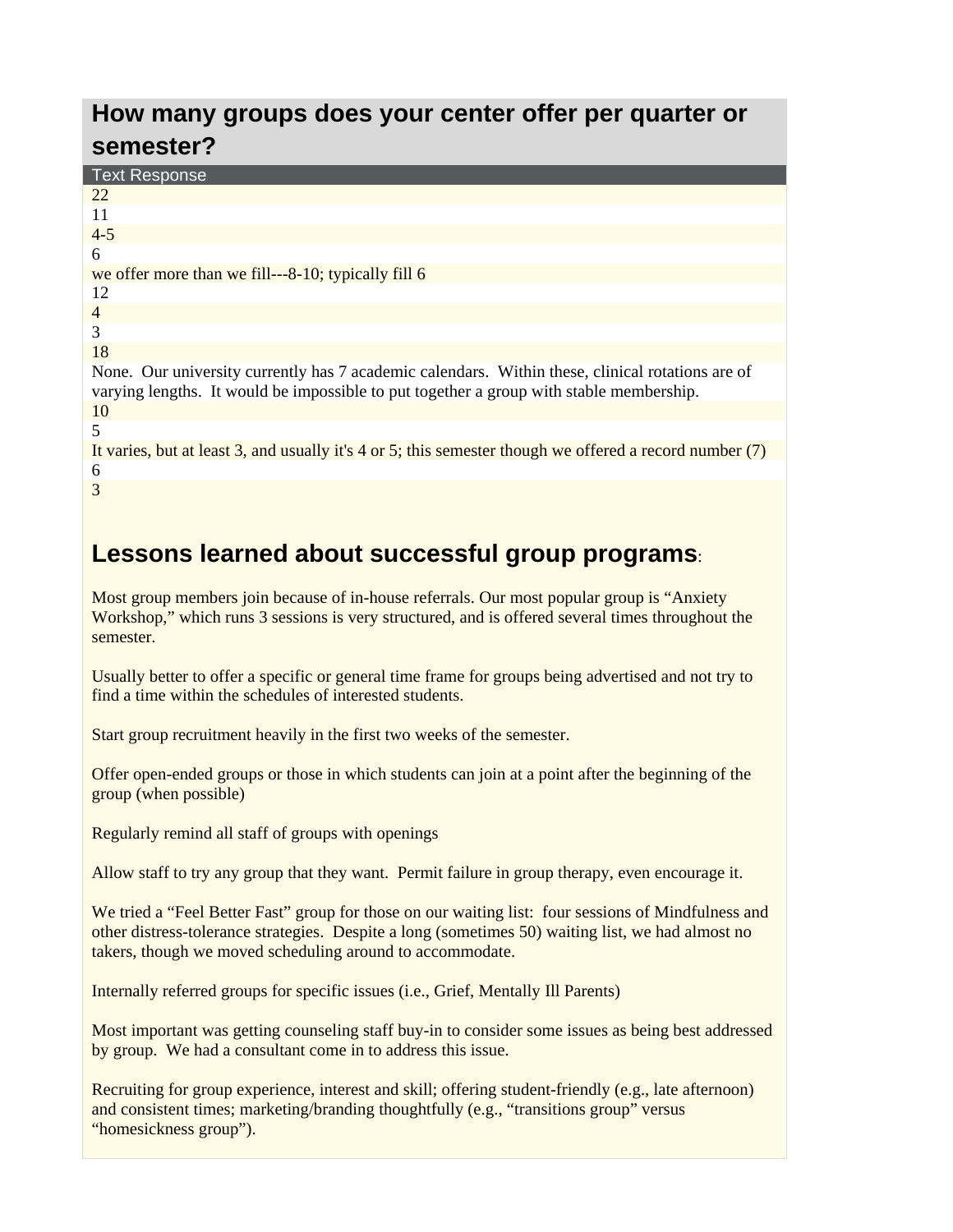Exhaustive process which truly helps us make use of all of our groups, including groups which start mid-semester when all beginning of the semester groups are full.

It has hurt our efforts to reach critical mass in groups when we have offered too many groups from the outset. We do better when we offer a smaller number of core groups, then add additional groups once the original core groups are up and running.

Staff willingness to put aside an individual therapy bias. Strong advocates for group therapy on the staff and someone to take the lead. A cultural shift in the center to lead this option.

Group coordinator a necessity

Group discussed during initial assessment

Professional development on group approach

Deliberate approach to focus on groups in advertising

Range of group formats: skills, workshops, process/support

Discussion of transition to group during individual counseling

## **What percentage of students do you refer to off-campus providers?**

| <b>Text Response</b>                                                                 |
|--------------------------------------------------------------------------------------|
| exact data not available--but a high number                                          |
| less than 5%                                                                         |
| 19.5                                                                                 |
| 7% in 2015-16                                                                        |
| 30%                                                                                  |
| About 2%                                                                             |
| 11.4%                                                                                |
| $20 - 25%$                                                                           |
|                                                                                      |
| Less than 5%                                                                         |
| 24%                                                                                  |
| 3.4 (average over the past 5 years; we intend to increase this number in the future) |
| 15%                                                                                  |
| don't have reliable data on this without additional analyses                         |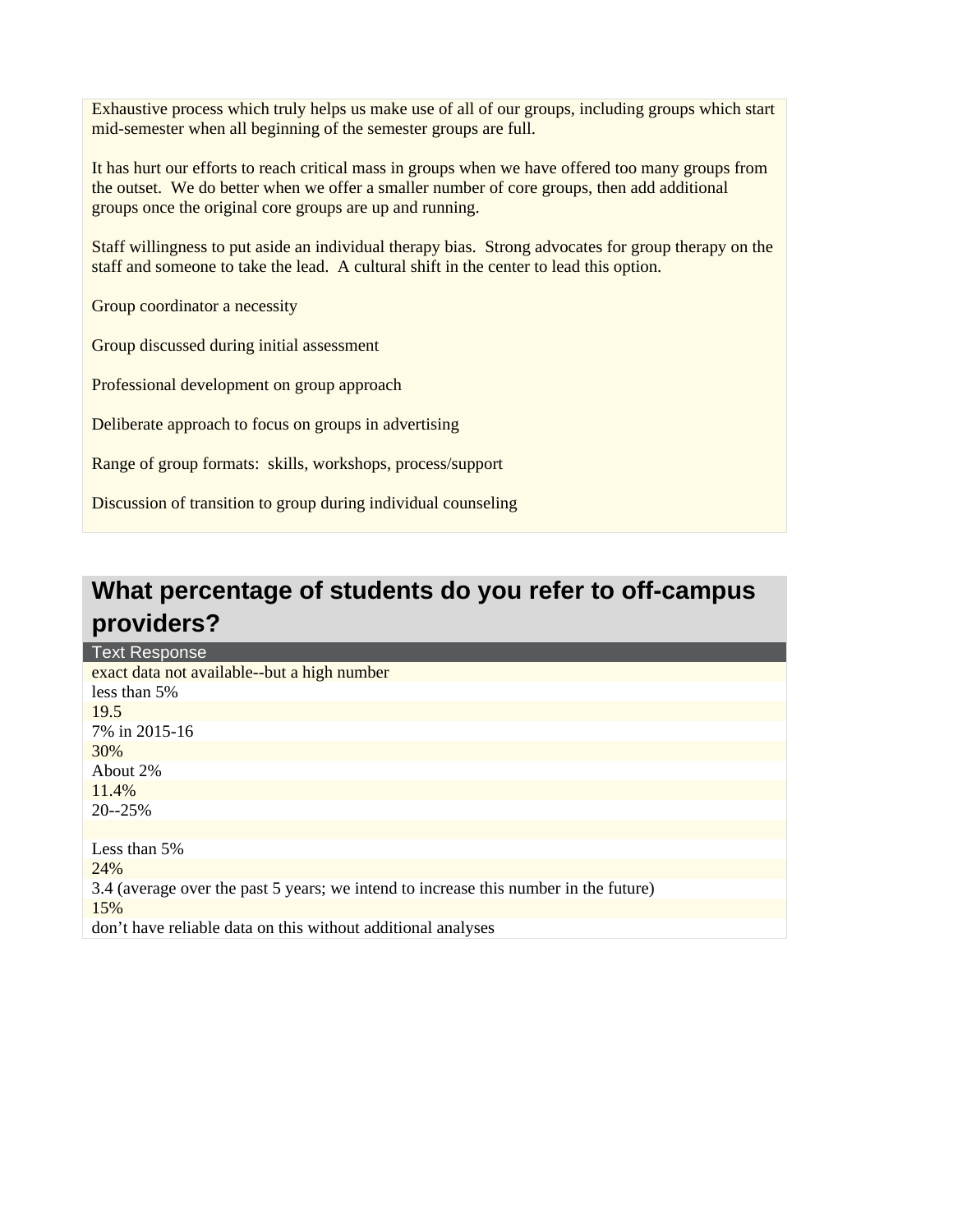| Is student health insurance available at your institution? |            |  |  |          |      |  |
|------------------------------------------------------------|------------|--|--|----------|------|--|
| #                                                          | Answer     |  |  | Response | %    |  |
|                                                            | <b>Yes</b> |  |  |          | 81%  |  |
| $\gamma$                                                   | No         |  |  |          | 19%  |  |
|                                                            | Total      |  |  | 16       | 100% |  |

## **Is student health insurance required at your institution?**

| Ħ | Answer | Response | Оz<br>Zσ |
|---|--------|----------|----------|
|   | Yes    |          | 75%      |
| ╭ | No     |          | 25%      |
|   | Total  |          | $00\%$   |

**What is the degree of satisfaction in working with your student health insurance carrier (i.e., quality and accessibility of behavioral health clinicians/network referral options)?** 

| #                  | Answer    | Response | $\frac{1}{2}$ |
|--------------------|-----------|----------|---------------|
|                    | Poor      |          | 8%            |
| $\mathcal{D}$<br>∠ | Fair      |          | 0%            |
| 3                  | Neutral   |          | 31%           |
| 4                  | Good      |          | 54%           |
| $\mathcal{L}$      | Excellent |          | 8%            |
|                    | Total     |          | 100%          |

**Availability and ease of making off-campus referrals (i.e., for psychotherapy and psychiatry) at your institution for students with private health insurance coverage?** 

| # | Answer    | Response | %     |
|---|-----------|----------|-------|
|   | Poor      |          | 13%   |
| 2 | Fair      |          | $0\%$ |
| 3 | Neutral   |          | 47%   |
| 4 | Good      |          | 33%   |
| 5 | Excellent |          | 7%    |
|   | Total     | 15       | 100%  |
|   |           |          |       |
|   |           |          |       |

*Please add additional comments about your experience in referring to Medicaid, public sector mental health resources and/or lower cost sliding scale agencies:* 

Many more successes in referring to lower cost sliding scale providers though this remains a challenging problem not only in locating providers but in having a fairly high percentage of students who would struggle to pay even a sliding scale fee.

Almost no success with referrals to Public Aid and Medicaid.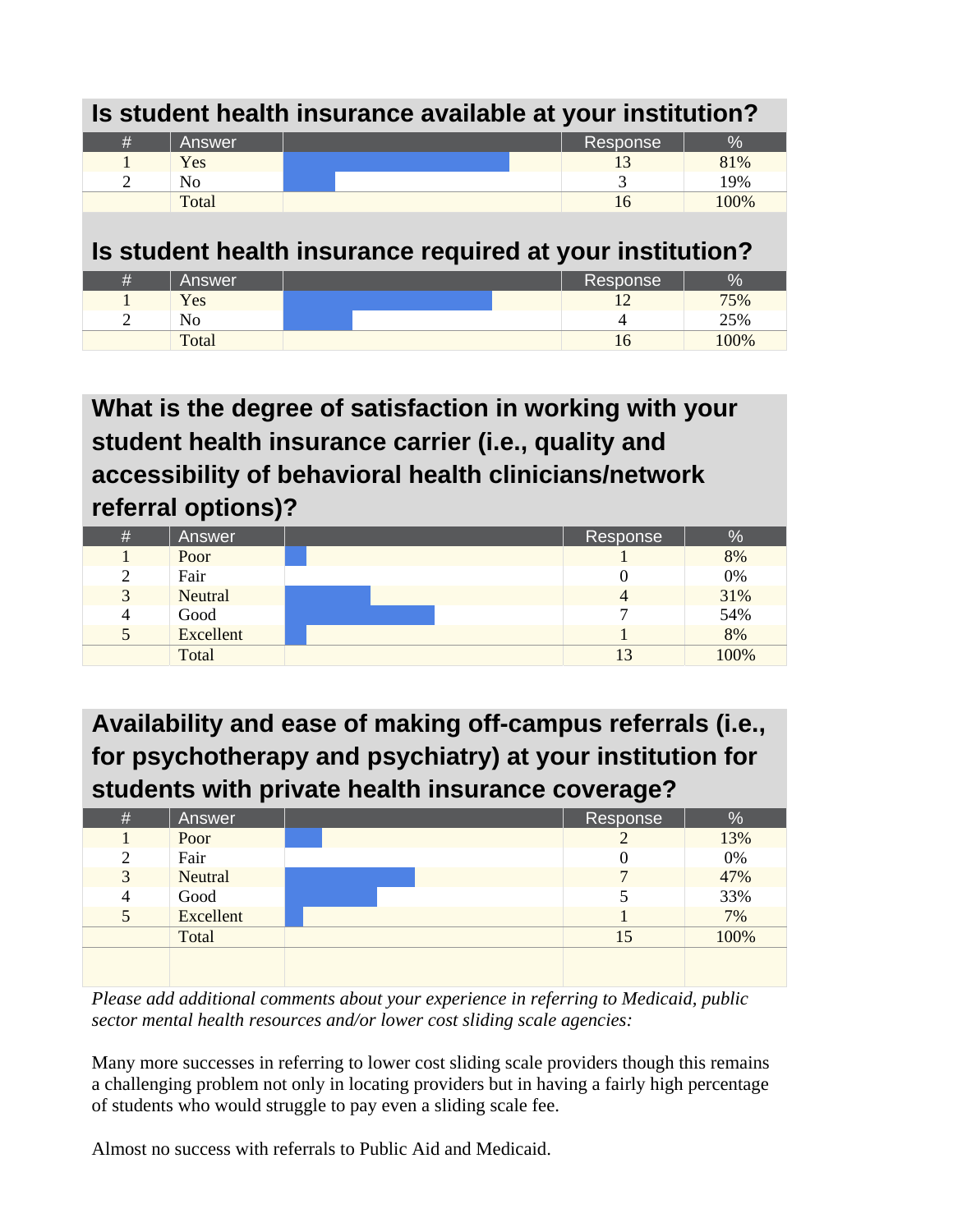Public mental health center does not accept students unless they have history of multiple hospitalizations.

Limited availability of sliding scale agencies.

We make the referrals in a few cases, but the students rarely go to outside providers from our referral. Most students expect to get services from campus agencies. Insurance is not the obstacle. Difficulty of getting to the providers and lack of motivation for treatment are the main obstacles.

Currently our center does not have an in-house case manager to follow up with off-campus referrals for mental health. We are working towards obtaining such a position.

The challenge, overall, isn't identifying providers, but working with student and family resistance to being referred off-campus.

We have a couple of good options for low cost services including two local training clinics.

Case manager handles much of this for our system, including compiling information about private and group practices in town, what insurance they take, and working with student health insurance companies.

Always more difficult, but we do have a network of community mental health centers in the surrounding communities which serve as a resources in these cases. In reality, these are students we are more likely to hold in longer term therapy ourselves.

Next to impossible to expediently assist students on Medicaid, horrible process. Easier access with low fee counseling, but most do not have highly trained clinicians to address the difficult cases we are referring.

## **How would you assess the degree of collaboration with student health services at your institution?**

| $\#$               | Answer    | Response | %    |
|--------------------|-----------|----------|------|
|                    | Poor      |          | 0%   |
| $\mathcal{D}$<br>∠ | Fair      |          | 7%   |
| 3                  | Neutral   |          | 13%  |
| 4                  | Good      |          | 47%  |
| 5                  | Excellent |          | 33%  |
|                    | Total     |          | 100% |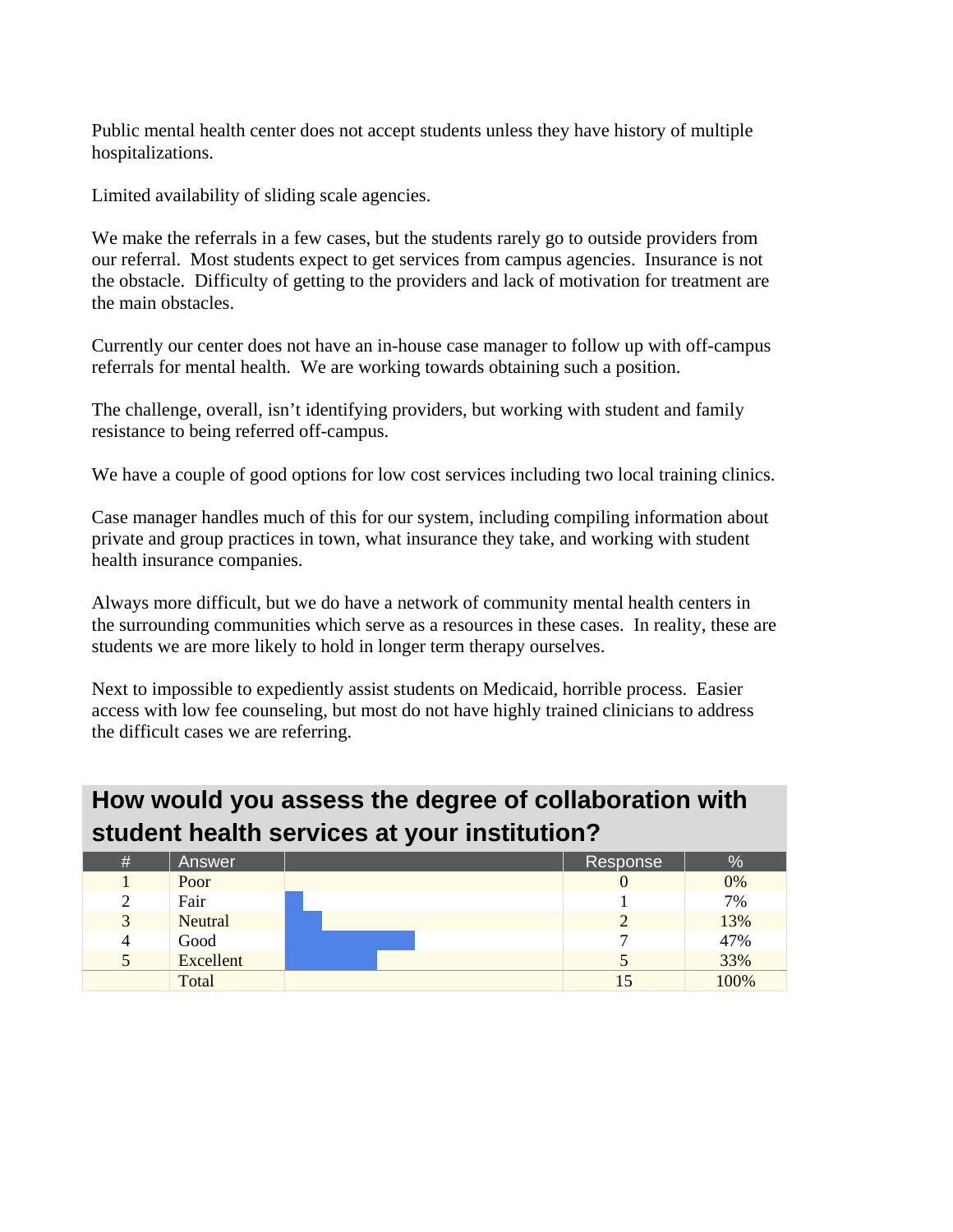# **Are there any practices which your institution employs to promote collaboration between counseling and health services? (please specify):**

Text Response

multidisciplinary treatment team for eating disorders;

electronic mechanism to share records (with ROI's)

regular conversation and collaboration

Ongoing Eating Disorder treatment team meetings. We used to have our psychiatrist spend an hour a month there but it wasn't used well. We have standardized forms and protocol for referring back and forth.

Cross referral, annual meeting to update on services; consulting relationship; good "schmooze" with the Program Assistant

Health and Counseling services share a front desk and waiting area. We occupy the same suite of offices.

Although separate agencies with separate identities, the providers collaborate going both directions.

When students check in for counseling for the first time they are asked if they will sign a permission (release) for health and counseling to collaborate in their treatment if needed. Almost all students grant this permission. Health and Counseling meet monthly to review joint cases and consult with the psychiatrist who works out of counseling.

We have regular meetings between directors of Health Services, Counseling Service, and Office of Health Promotion. We respect both the differences and cross-over between our services. We are clear that directors are available to each other at any time to resolve dilemmas of difficult cases.

We share psychiatry services, though these services are all paid by the Counseling Center budget. We are structurally organized under a Health and Wellness Unit with the same AVP supervisor. The Unit has a Strategic Plan to which we both contribute. The leadership of the Counseling Center and Health Services are more collaborative than the staff members.

Although we are separate departments, we share the same electronic record system, share the same informed consent forms/process, and have weekly case conference meetings during which we discuss clients in common. From a student's perspective we appear as if we are essentially one department.

We are an integrated unit so that offers many opportunities for positive collaboration right from the start. Cannot comment much beyond that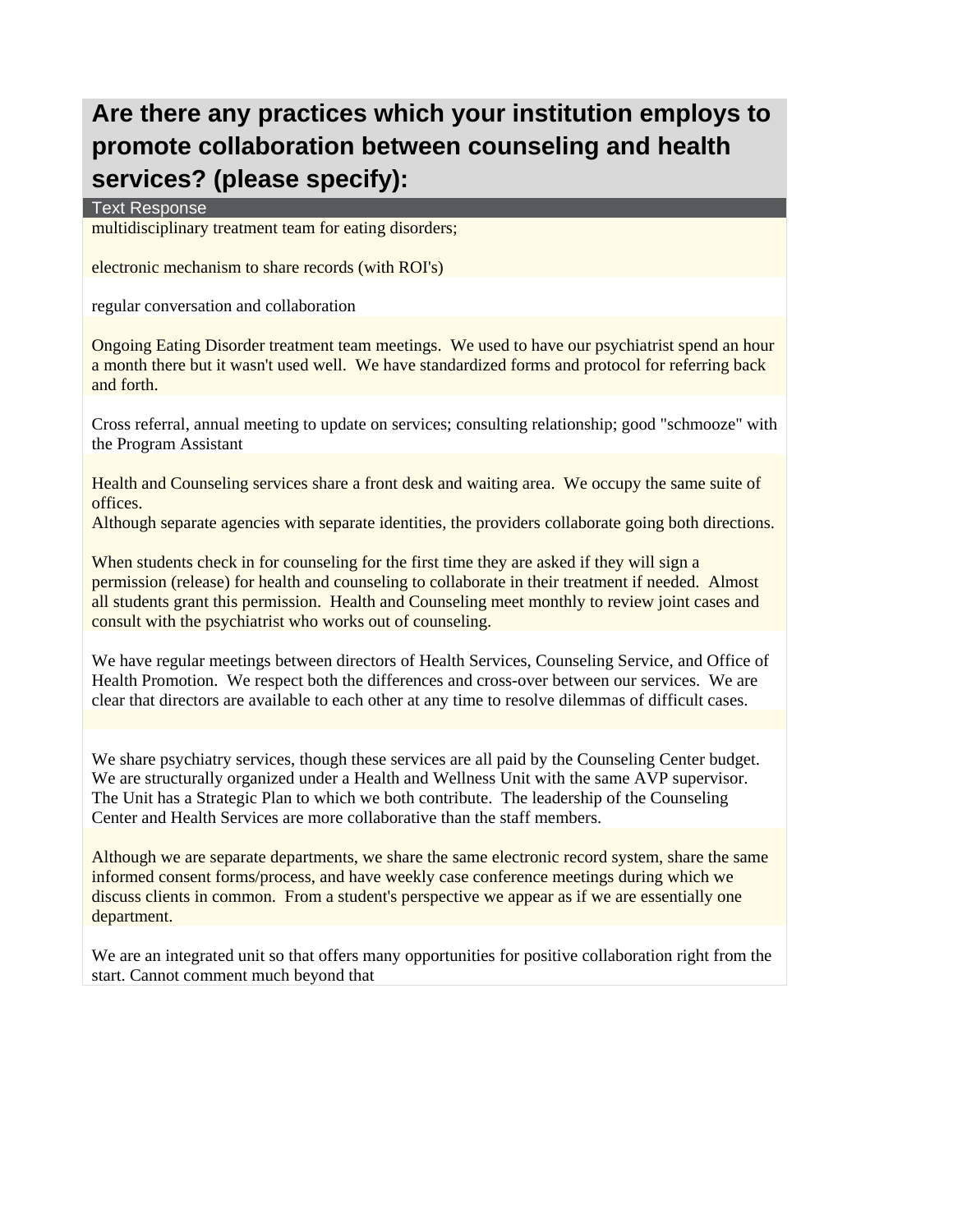**Are there any programs, services or collaborations in your center (e.g., outreach to higher risk or under-served populations) which you feel are best or promising practices?** 

| __     |        |  |              |      |
|--------|--------|--|--------------|------|
| 4      | Answer |  | Response     | $\%$ |
|        | Yes    |  | ιυ           | 63%  |
| ⌒<br>∽ | NO     |  |              | 38%  |
|        | Total  |  | $10^{\circ}$ | 00%  |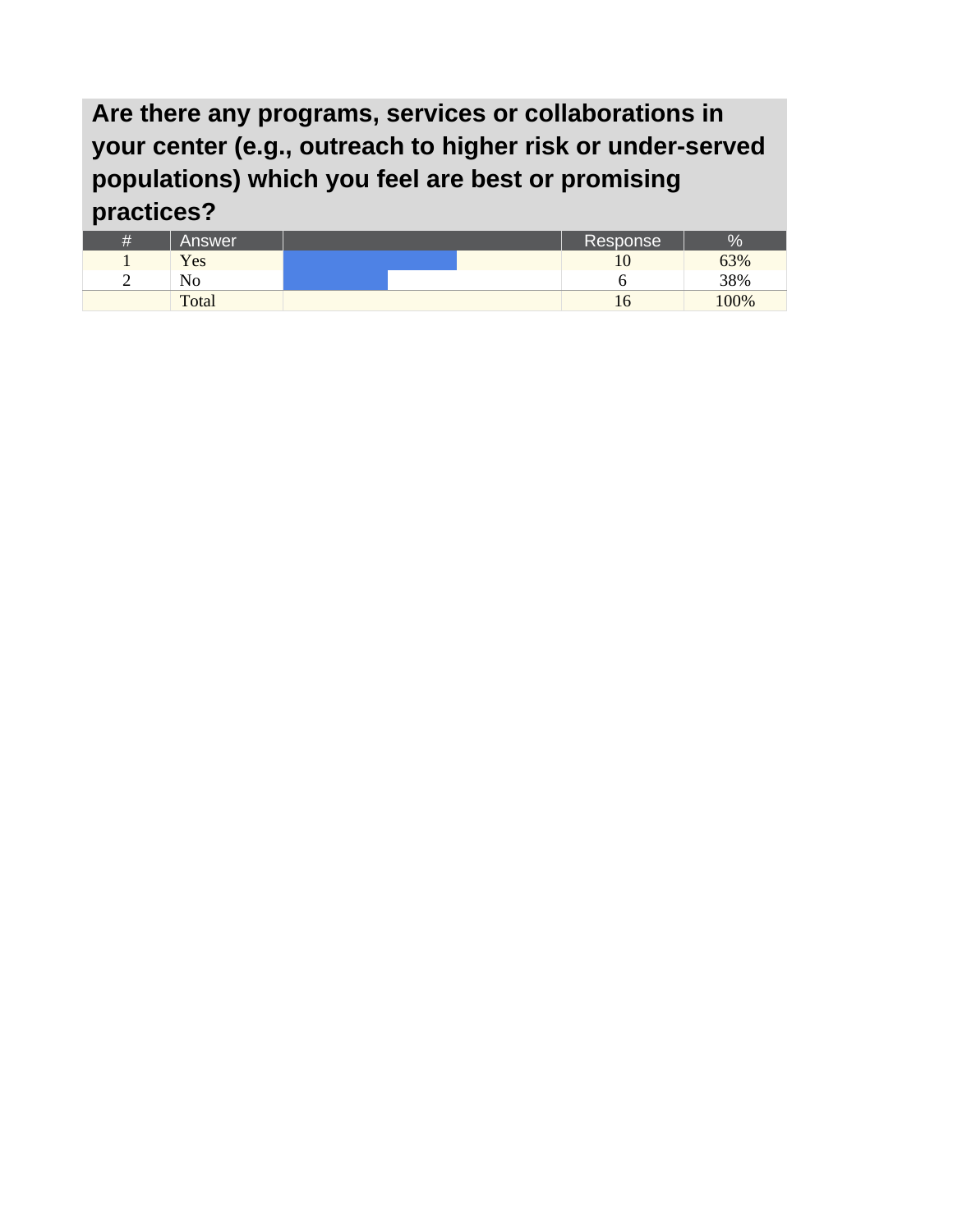## **Appendix II DePaul Specific Data National College Health Assessment (NCHA, 2013), N=736**

### **H. Mental Health**

Students reported experiencing the following within the last 12 months:

#### **Felt things were hopeless**

| Percent (%)            | <b>Male</b> | <b>Female</b> | <b>Total</b> |
|------------------------|-------------|---------------|--------------|
| No, never              | 39.7        | 25.6          | 30.2         |
| No, not last 12 months | 21.5        | 21.5          | 21.3         |
| Yes, last 2 weeks      | 13.5        | 19.2          | 17.4         |
| Yes, last 30 days      | 11.0        | 10.8          | 10.9         |
| Yes, in last 12 months | 14.3        | 22.9          | 20.2         |
|                        |             |               |              |
| Any time within        |             |               |              |
| the last 12 months     | 38.8        | 52.9          | 48.5         |

## Percent (%) **Male Female Total** No, never 13.6 4.8 7.7 No, not last 12 months | 6.4 | 5.4 | 5.7 Yes, last 2 weeks 37.3 52.0 47.3 Yes, last 30 days 16.9 18.5 18.0

#### **Felt overwhelmed by all you had to do**

| $1 \cup 1 \cup 11111110111$ |      |      |      |
|-----------------------------|------|------|------|
| No, never                   | 13.6 | 4.8  | 7.7  |
| No, not last 12 months      | 6.4  | 5.4  | 5.7  |
| Yes, last 2 weeks           | 37.3 | 52.0 | 47.3 |
| Yes, last 30 days           | 16.9 | 18.5 | 18.0 |
| Yes, in last 12 months      | 25.8 | 19.3 | 21.3 |
|                             |      |      |      |
| Any time within             |      |      |      |
| the last 12 months          | 80.1 | 89.8 | 86.6 |

## **Felt exhausted (not from physical activity)**

| Felt exhausted (not from physical activity) |             |               |              |  |
|---------------------------------------------|-------------|---------------|--------------|--|
| Percent (%)                                 | <b>Male</b> | <b>Female</b> | <b>Total</b> |  |
| No, never                                   | 16.9        | 7.1           | 10.4         |  |
| No, not last 12 months                      | 11.9        | 6.5           | 8.2          |  |
| Yes, last 2 weeks                           | 37.3        | 51.3          | 46.8         |  |
| Yes, last 30 days                           | 19.5        | 17.7          | 18.1         |  |
| Yes, in last 12 months                      | 14.4        | 17.5          | 16.5         |  |
|                                             |             |               |              |  |
| Any time within<br>the last 12 months       | 712         | 86.5          | 814          |  |

#### **Felt very lonely**

| Percent (%)            | <b>Male</b> | <b>Female</b> | Total |
|------------------------|-------------|---------------|-------|
| No, never              | 26.7        | 17.7          | 20.6  |
| No, not last 12 months | 21.2        | 19.5          | 19.9  |
| Yes, last 2 weeks      | 22.0        | 27.2          | 25.7  |
| Yes, last 30 days      | 11.9        | 13.3          | 12.7  |
| Yes, in last 12 months | 18.2        | 22.2          | 21.0  |
|                        |             |               |       |
| Any time within        |             |               |       |
| the last 12 months     | 52.1        | 62.8          | 59.5  |

#### 13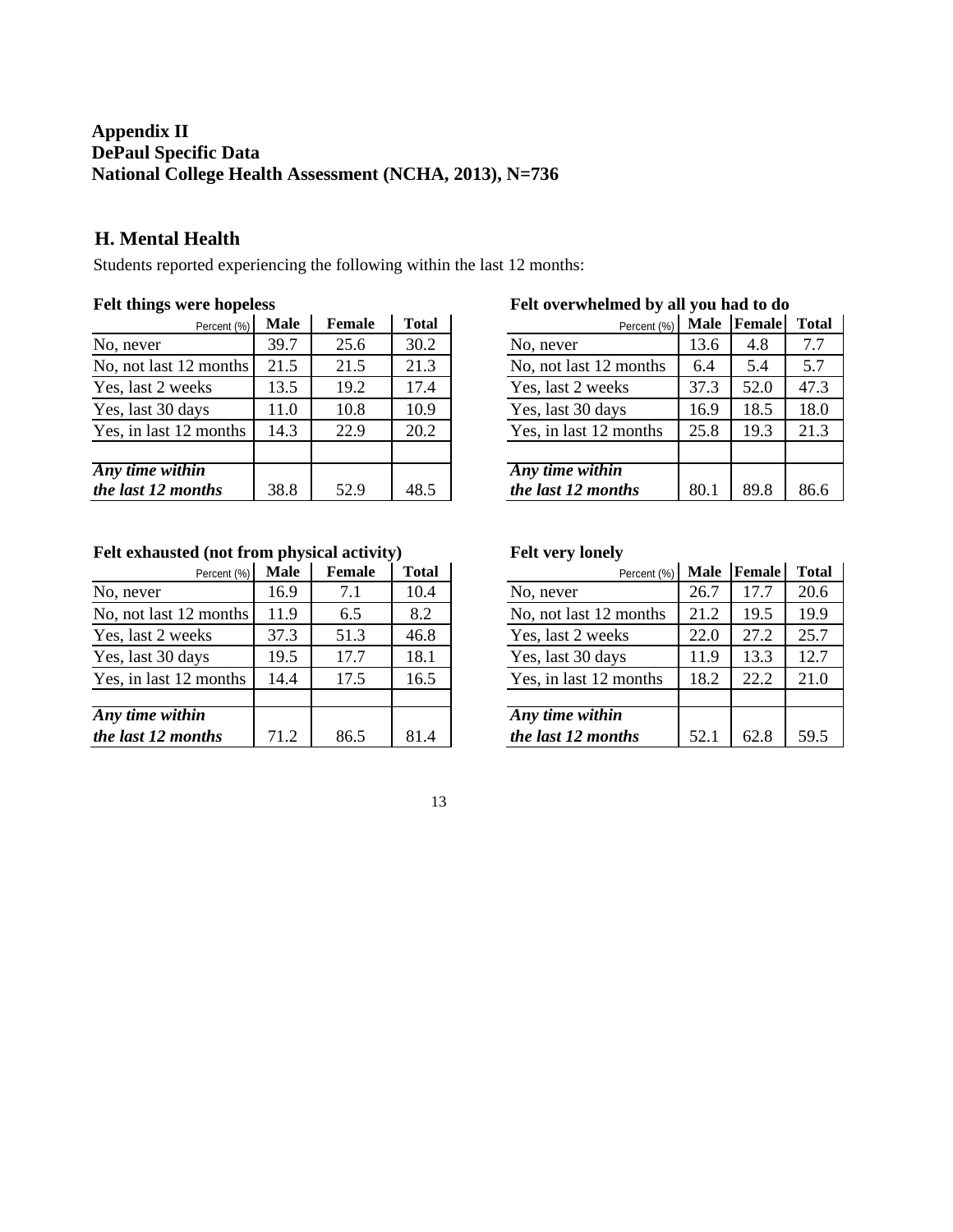#### **Felt very sad**

| Percent (%)            | Male | Female | <b>Total</b> |
|------------------------|------|--------|--------------|
| No, never              | 25.8 | 15.2   | 18.7         |
| No, not last 12 months | 21.2 | 15.6   | 17.3         |
| Yes, last 2 weeks      | 22.5 | 28.3   | 26.6         |
| Yes, last 30 days      | 12.3 | 15.2   | 14.3         |
| Yes, in last 12 months | 18.2 | 25.6   | 23.1         |
|                        |      |        |              |
| Any time within        |      |        |              |
| the last 12 months     | 53.0 | 69.2   | 64.0         |

### **Felt overwhelming anxiety**

| Percent (%)            | <b>Male</b> | <b>Female</b> | <b>Total</b> |
|------------------------|-------------|---------------|--------------|
| No, never              | 38.6        | 22.3          | 27.6         |
| No, not last 12 months | 16.9        | 13.5          | 14.5         |
| Yes, last 2 weeks      | 16.1        | 25.8          | 23.1         |
| Yes, last 30 days      | 8.5         | 16.7          | 13.9         |
| Yes, in last 12 months | 19.9        | 21.7          | 20.9         |
|                        |             |               |              |
| Any time within        |             |               |              |
| the last 12 months     | 44.5        | 64.2          | 57.9         |

### **Seriously considered suicide**

| Percent (%)            | Male | Female | <b>Total</b> |
|------------------------|------|--------|--------------|
| No, never              | 73.8 | 76.0   | 75.2         |
| No, not last 12 months | 16.5 | 16.3   | 16.2         |
| Yes, last 2 weeks      | 1.7  | 1.7    | 1.7          |
| Yes, last 30 days      | 2.5  | 1.0    | 1.7          |
| Yes, in last 12 months | 5.5  | 5.0    | 5.3          |
| Any time within        |      |        |              |
|                        |      |        |              |
| the last 12 months     | 9.7  | 7.7    | 8.6          |

#### **Intentionally cut, burned, bruised, or otherwise injured yourself** l.

| $\sigma$ and $\sigma$ is a set $\sigma$ $\sigma$ $\sigma$ $\sigma$ $\sigma$ |             |               |              |  |  |
|-----------------------------------------------------------------------------|-------------|---------------|--------------|--|--|
| Percent (%)                                                                 | <b>Male</b> | <b>Female</b> | <b>Total</b> |  |  |
| No, never                                                                   | 85.7        | 79.6          | 81.5         |  |  |
| No, not last 12 months                                                      | 10.5        | 14.1          | 13.0         |  |  |
| Yes, last 2 weeks                                                           | 0.4         | 1.5           | 1.1          |  |  |
| Yes, last 30 days                                                           | 0.8         | 0.8           | 0.8          |  |  |
| Yes, in last 12 months                                                      | 2.5         | 4.0           | 3.6          |  |  |
|                                                                             |             |               |              |  |  |
| Any time within                                                             |             |               |              |  |  |
| the last 12 months                                                          | 3.8         | 62            | 5.5          |  |  |

#### **Felt so depressed that it was difficult to function**

| Percent (%)            | <b>Male</b> | Female | <b>Total</b> |
|------------------------|-------------|--------|--------------|
| No, never              | 46.0        | 38.5   | 40.7         |
| No, not last 12 months | 22.4        | 24.7   | 23.9         |
| Yes, last 2 weeks      | 11.0        | 10.2   | 10.6         |
| Yes, last 30 days      | 7.2         | 8.9    | 8.3          |
| Yes, in last 12 months | 13.5        | 17.7   | 16.4         |
|                        |             |        |              |
| Any time within        |             |        |              |
| the last 12 months     | 31.6        | 36.8   | 35.4         |

#### **Felt overwhelming anger**

| T CIU OVCI WHCHHHIE AHECI |             |        |              |  |
|---------------------------|-------------|--------|--------------|--|
| Percent (%)               | <b>Male</b> | Female | <b>Total</b> |  |
| No, never                 | 41.3        | 32.7   | 35.5         |  |
| No, not last 12 months    | 23.4        | 22.6   | 22.7         |  |
| Yes, last 2 weeks         | 8.5         | 12.8   | 11.7         |  |
| Yes, last 30 days         | 7.2         | 10.5   | 9.5          |  |
| Yes, in last 12 months    | 19.6        | 21.4   | 20.6         |  |
|                           |             |        |              |  |
| Any time within           |             |        |              |  |
| the last 12 months        | 35.3        | 44 7   | 41.8         |  |

#### **Attempted suicide**

| Percent (%)            | <b>Male</b> | <b>Female</b> | <b>Total</b> |
|------------------------|-------------|---------------|--------------|
| No, never              | 92.8        | 89.1          | 90.3         |
| No, not last 12 months | 6.3         | 10.2          | 9.0          |
| Yes, last 2 weeks      | 0.0         | 0.0           | 0.0          |
| Yes, last 30 days      | 0.4         | 0.0           | 0.1          |
| Yes, in last 12 months | 0.4         | 0.6           | 0.6          |
|                        |             |               |              |
| Any time within        |             |               |              |
| the last 12 months     | 0.8         | 0 6           |              |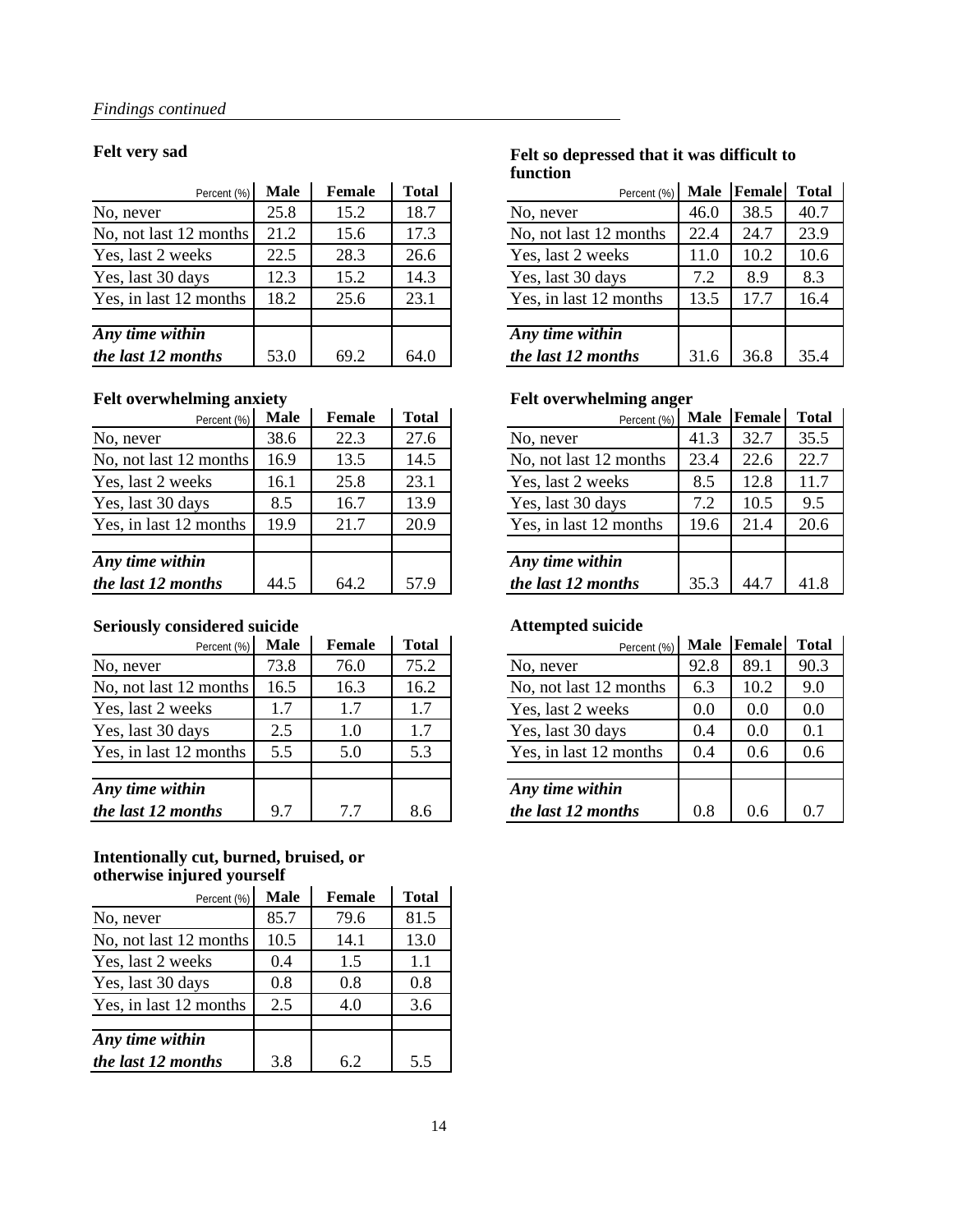## *Findings continued*

| Percent (%)                                           | <b>Male</b> | <b>Female</b> | <b>Total</b> |
|-------------------------------------------------------|-------------|---------------|--------------|
| Anorexia                                              | 0.4         | 1.3           | 1.0          |
| Anxiety                                               | 10.6        | 19.9          | 17.1         |
| <b>Attention Deficit and Hyperactivity Disorder</b>   | 5.5         | 4.6           | 5.0          |
| <b>Bipolar Disorder</b>                               | 0.4         | 1.5           | 1.1          |
| Bulimia                                               | 0.0         | 0.6           | 0.4          |
| Depression                                            | 8.9         | 16.2          | 13.8         |
| Insomnia                                              | 5.1         | 4.0           | 4.3          |
| Other sleep disorder                                  | 1.7         | 2.5           | 2.2          |
| <b>Obsessive Compulsive Disorder</b>                  | 0.8         | 2.1           | 1.7          |
| Panic attacks                                         | 5.9         | 10.0          | 8.9          |
| Phobia                                                | 0.4         | 1.3           | 1.0          |
| Schizophrenia                                         | 0.0         | 0.4           | 0.3          |
| Substance abuse or addiction                          | 1.3         | 1.0           | 1.1          |
| Other addiction                                       | 0.8         | 0.0           | 0.3          |
| Other mental health condition                         | 1.7         | 2.7           | 2.7          |
|                                                       |             |               |              |
| Students reporting none of the above                  | 82.3        | 71.5          | 74.7         |
| Students reporting only one of the above              | 6.8         | 9.2           | 8.3          |
| <b>Students reporting both Depression and Anxiety</b> | 5.5         | 12.8          | 10.3         |
| Students reporting any two or more of the above       |             |               |              |
| excluding the combination of Depression and Anxiety   | 5.5         | 7.3           | 6.8          |

## **Within the last 12 months, any of the following been traumatic or very difficult to handle:**

| Percent (%)                                | <b>Male</b> | Female | <b>Total</b> |
|--------------------------------------------|-------------|--------|--------------|
| Academics                                  | 35.0        | 46.1   | 42.7         |
| Career-related issue                       | 35.4        | 42.1   | 39.7         |
| Death of family member or friend           | 14.3        | 18.4   | 16.9         |
| Family problems                            | 24.1        | 35.7   | 31.7         |
| Intimate relationships                     | 27.8        | 36.7   | 33.8         |
| Other social relationships                 | 22.4        | 31.3   | 28.5         |
| Finances                                   | 34.3        | 42.5   | 39.6         |
| Health problem of family member or partner | 19.0        | 24.9   | 22.7         |
| Personal appearance                        | 17.3        | 29.2   | 25.5         |
| Personal health issue                      | 12.7        | 23.6   | 20.2         |
| Sleep difficulties                         | 26.2        | 31.5   | 29.8         |
| Other                                      | 10.0        | 14.2   | 13.0         |
|                                            |             |        |              |
| Students reporting none of the above       | 30.0        | 14.6   | 19.7         |
| Students reporting only one of the above   | 16.9        | 13.8   | 14.7         |
| Students reporting 2 of the above          | 11.4        | 12.9   | 12.3         |
| Students reporting 3 or more of the above  | 41.8        | 58.7   | 53.3         |